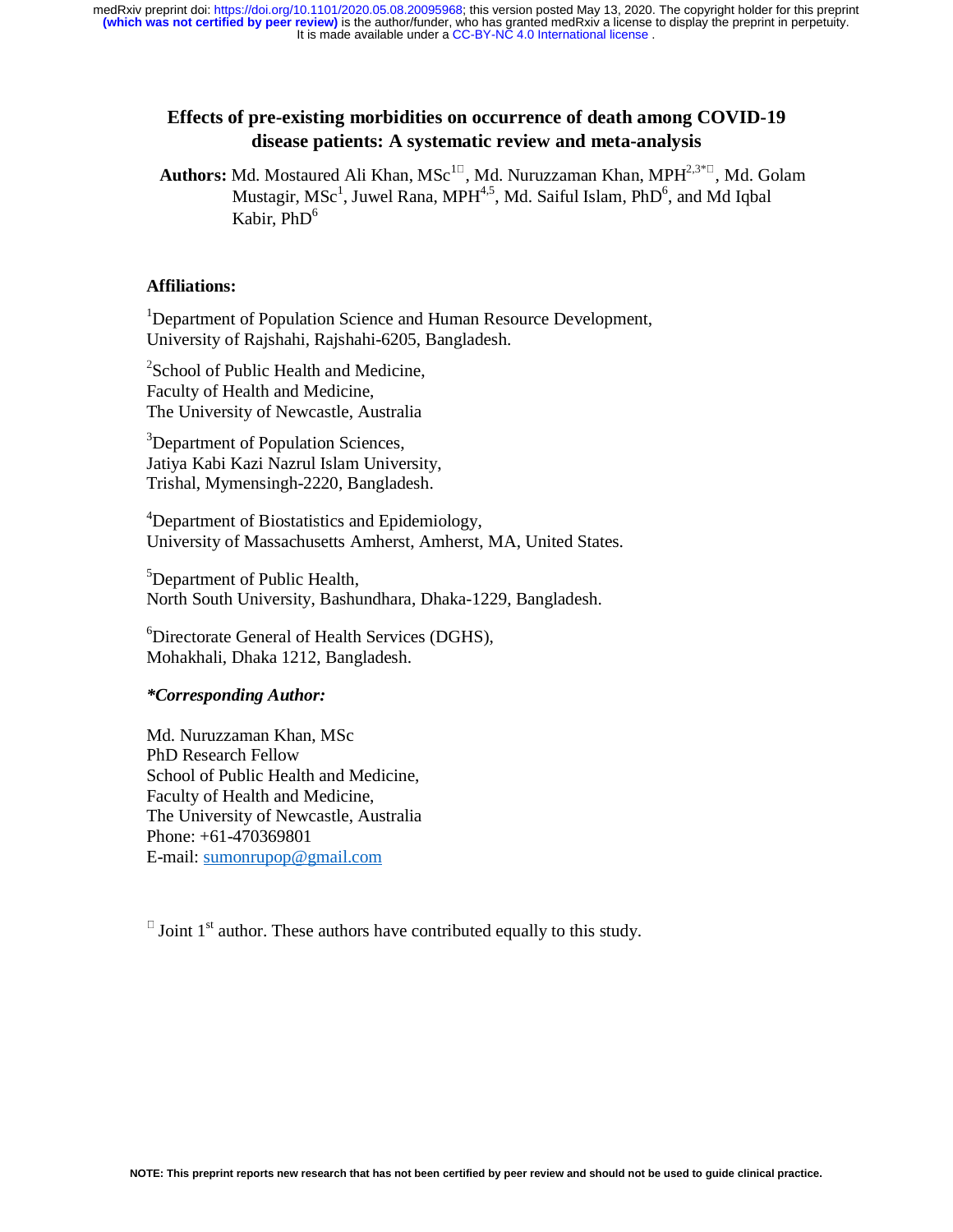# **Effects of pre-existing morbidities on occurrence of death among COVID-19 disease patients: A systematic review and meta-analysis**

# **Abstract**

**Background:** Coronavirus disease 2019 (COVID-19), most hectic pandemic of the era, is increasing exponentially and taking thousands of lives, worldwide.

**Objective:** This study aimed to assess the prevalence of pre-existing morbidities among COVID-19 infected patients and their mortality risks against each type of pre-existing morbidity categories.

**Design:** Systematic review and meta-analysis

**Data sources:** Medline, Web of Science, Scopus, and CINAHL databases were searched using the following keywords: (COVID-19 or 2019-nCoV or Coronavirus or SARS-CoV-2) AND (Comorbidity or Morbidity) AND (Mortality or Death or Died) up to May 01, 2020. Further searches were conducted using the reference list of the selected studies, renowned pre-print servers (e.g., medRxiv, bioRixv, SSRN), and relevant journal websites.

**Eligibility criteria:** Studies written in the English language included if those were conducted among COVID-19 patients with and without comorbidities and presented survivor vs. nonsurvivor counts or hazard/odds of deaths or survivors against types of pre-existing morbidities.

**Methods:** Comorbidities reported in the selected studies were grouped into eight categories. The pooled likelihoods of deaths in each category were estimated using a fixed or randomeffect model, based on the heterogeneity assessment. Publication bias was assessed by visual inspection of the funnel plot asymmetry and Egger's regression test. Trim and Fill method was used if there any publication bias was found.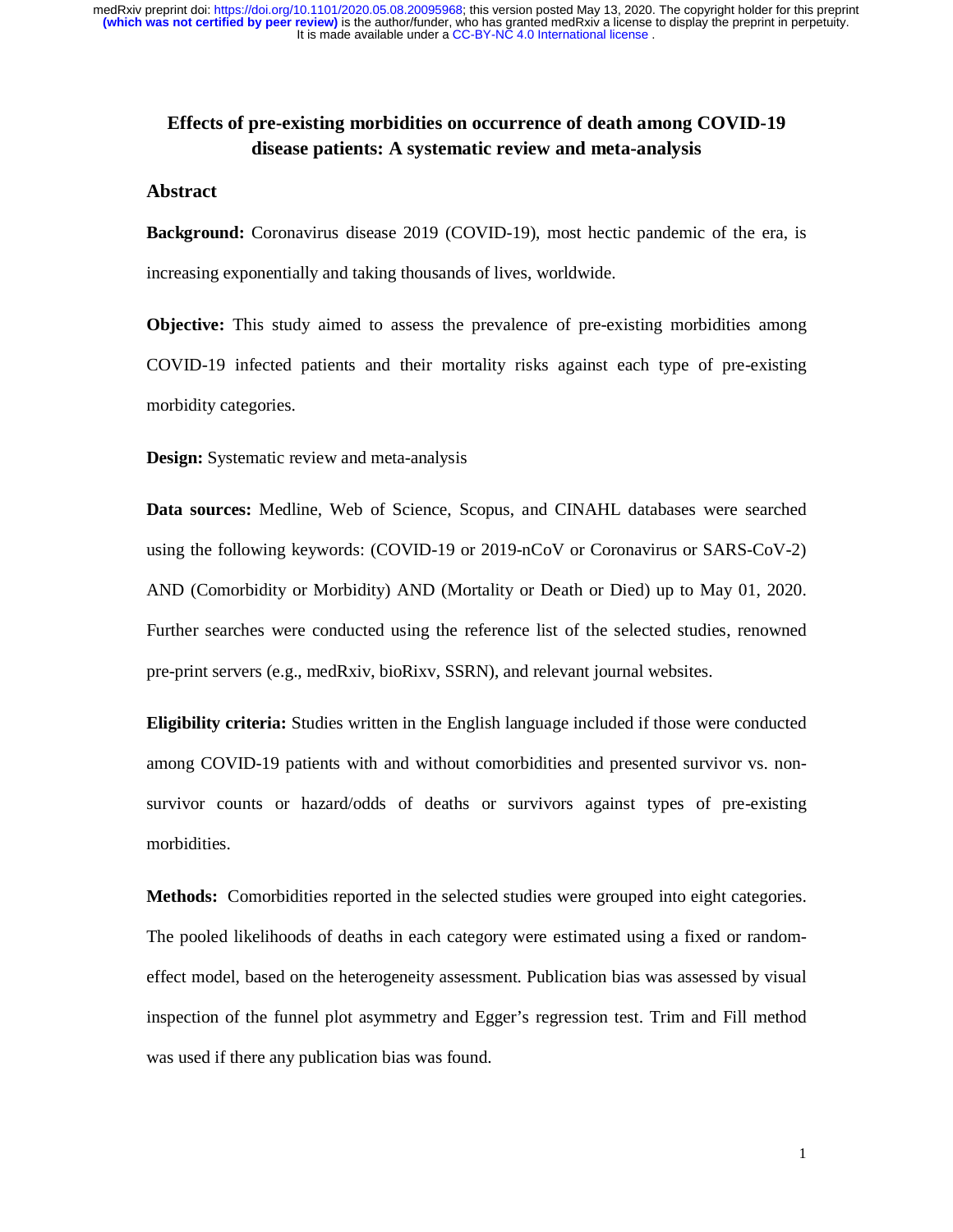**Results**: A total of 42 studies included in this study comprised of 39,398 samples. The most common pre-existing morbidities in COVID-19 infected patients were hypertension (36.5%), cardiovascular disease (11.9%), and diabetes (22.0%). The higher likelihood of deaths was found among COVID-19 patients who had pre-existing cardiovascular system diseases (OR: 3.32, 95% CI: 2.79-3.95), immune and metabolic disorders (OR: 2.39, 95% CI: 2.00-2.85), respiratory diseases (OR: 2.02, 95% CI: 1.80-2.26), cerebrovascular system diseases (OR: 4.12, 95% CI: 3.04-5.58), any types of cancers (OR: 2.22, 95% CI: 1.63-3.03), renal (OR: 3.02, 95% CI: 2.60-3.52), and liver system diseases (OR: 1.44, 95% CI: 1.21-1.71).

**Conclusions:** This study provides evidence of a higher likelihood of deaths among COVID-19 patients against morbidity categories. These findings could potentially help healthcare providers to sort out the most endangered COVID-19 patients by comorbidities, take precautionary measures during hospitalization, assess susceptibility to death, and prioritize their treatment, which could potentially reduce the number of fatalities in COVID-19 disease.

**Keywords:** Coronavirus; 2019-nCoV; COVID-19; SARS-CoV-2; Comorbidity; Mortality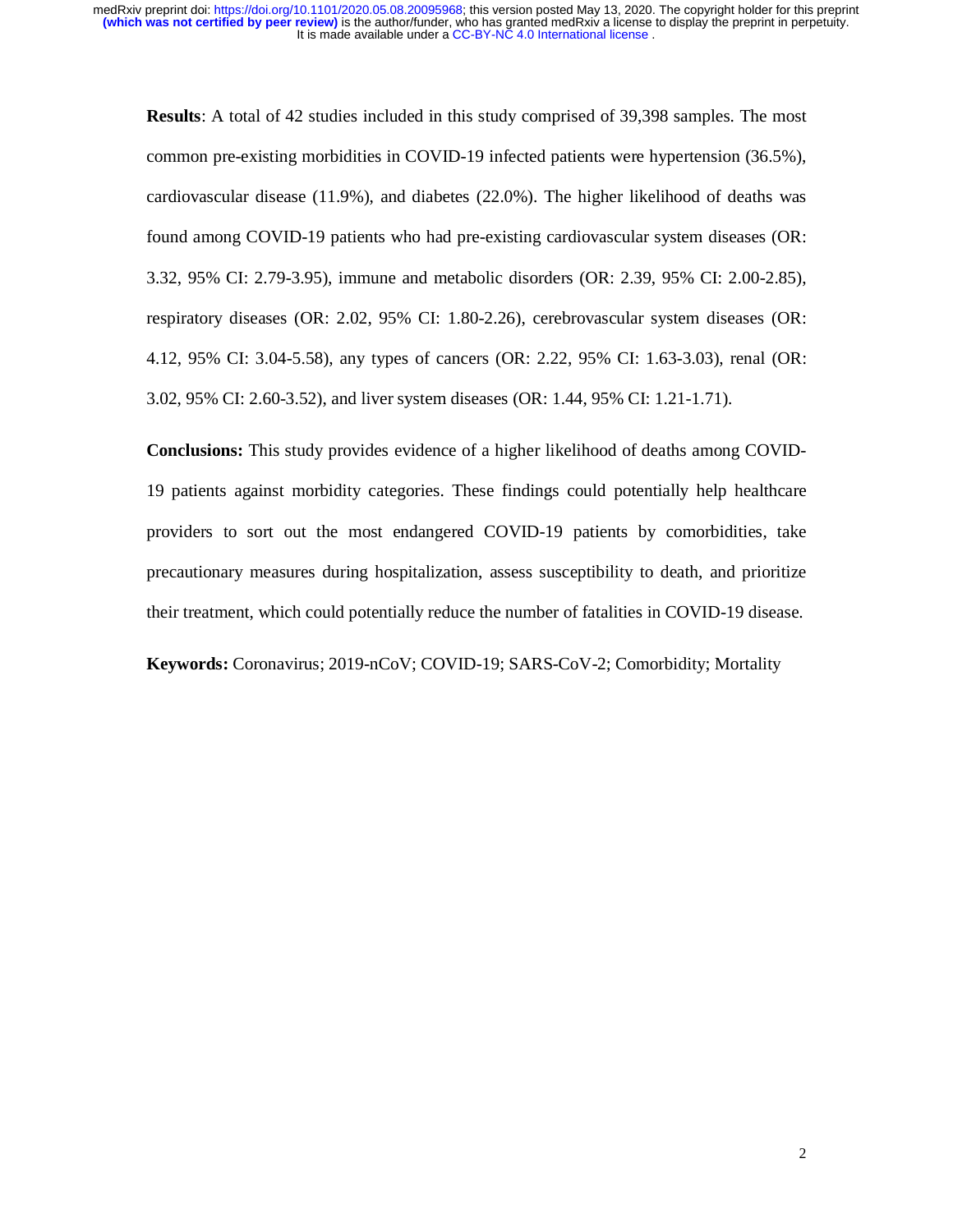# **Introduction**

The coronavirus disease 2019 (COVID-19) caused by the SARS-CoV-2, a virus from the large coronavirus family, started in a seafood market in Wuhan, China, and is now a global pandemic. The virus is highly transmissible (reproductive number: 1.6-6.5, doubling time: 6.4 to 7.4 days) [1], which can mainly transmit through respiratory droplets (coughs or sneezes), close contact with the infected person [2, 3], and touching surfaces or objects that are touched by the infected person [2, 3]. As of May 08, 2020, 130 days since the virus was first detected on December 31, 2019, approximately 3.77 million people from 215 countries or territories have been infected with this virus [4]. Around 0.26 million of them have already died [4], and about 2% of currently infected people are now in critical conditions [5]. To date, there is no specific medicine or vaccine for COVID-19 disease; therefore, the majority of the affected countries are taking non-pharmaceutical interventions such as restriction in inhabitants' mobility, quarantine of suspected persons, isolation of infected persons, travel restrictions, and airport screening to reduce further infections [1, 6, 7].

The virus is equally transmissible in all ages; however, people who are now in critical conditions or who died were more likely to be in older age and found they had one or more morbidities [8-11]. Commonly reported morbidities among patients who died from COVID-19 were hypertension, diabetes, cardiovascular disease, and cerebrovascular disease [8, 12- 14]. Notably, these comorbidities are independent causes of millions of annual deaths globally; 17.9 million deaths from cardiovascular system diseases, 9 million deaths from cancers, 3.9 million deaths from respiratory diseases, and 1.6 million deaths from diabetes, according to a report by World Health Organization (WHO) in 2018 [15]. People with one or more of these morbidities usually have poor immune systems, which increases their susceptibility to being infected, to reach in critical condition, and even died from a secondary disease like COVID-19 [1, 12, 16-19]. Precautionary measures following COVID-19 disease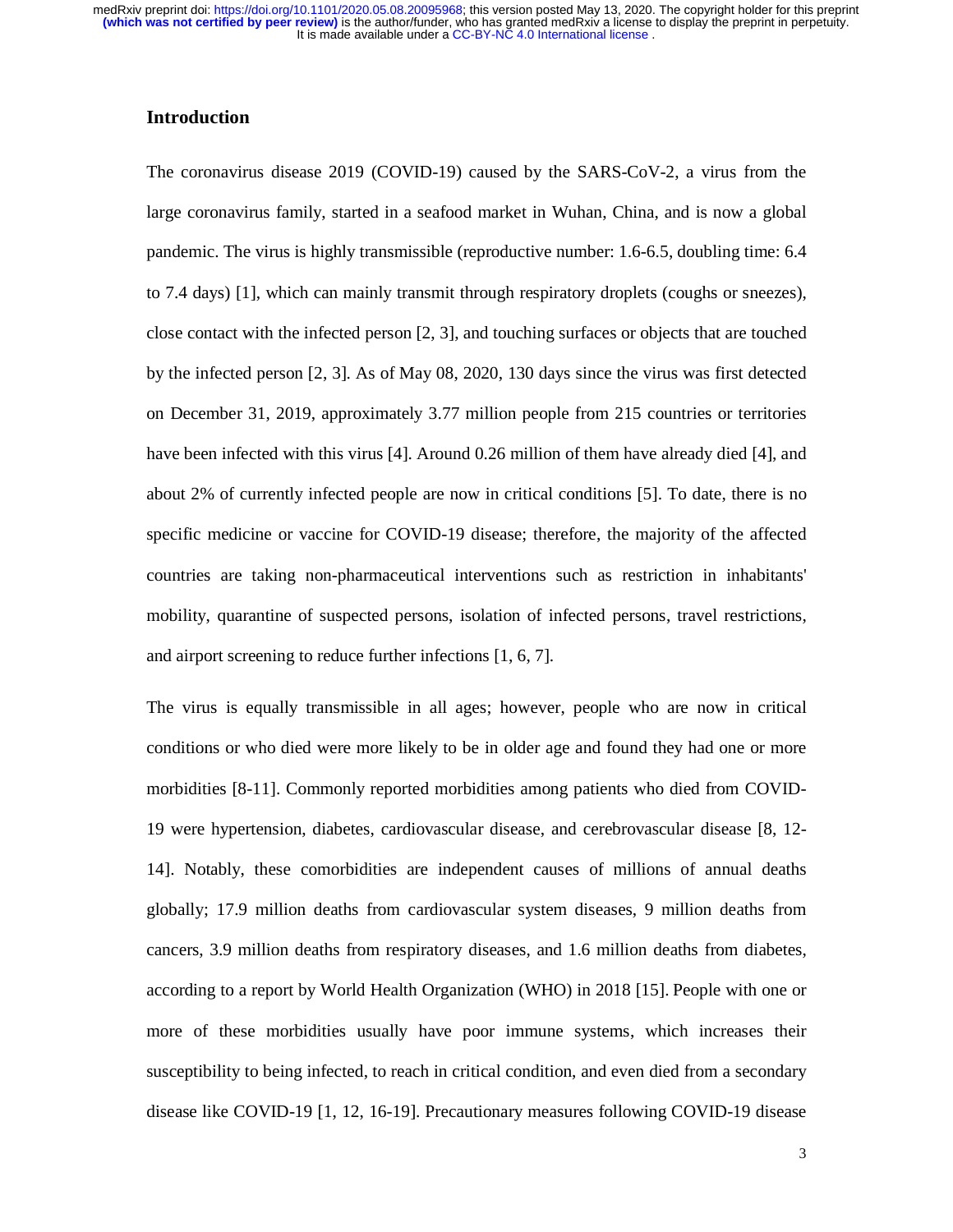among patients with one or more morbidities could be potential ways to combat its adverse outcomes and severities. Thus, we need to identify possible morbidities that are potentially increasing the risks of mortality, which are still lacking. Studies conducted among COVID-19 patients are highly varied with reported morbidities and the likelihood of mortality [8, 10, 20, 21]. To address these gaps, this study was conducted with two primary aims: (i) to summarize pre-existing morbidities in patients with a secondary disease, COVID-19 and (ii) to estimate the likelihood of mortality from COVID-19 against each category of pre-existing morbidities. The study findings could help healthcare providers to take appropriate measures to control fatalities from this pandemic.

#### **Methods**

This systematic review and meta-analysis was conducted by following the Preferred Reporting for Systematic Review and Meta-Analysis (PRISMA) consensus statement [22]. Studies relevant to the COVID-19 disease among people with pre-existing one or more morbidities were included.

### *Search strategy*

Four databases: Medline, Web of Science, Scopus, and CINAHL were searched, concluded on May 01, 2020, using pre-specified search strategies for each database. The search strategy consists of keywords on COVID-19 disease (COVID-19, 2019-nCoV, Coronavirus, SARS-CoV-2), pre-existing morbidity (comorbidity, morbidity), and patients' survival status (mortality, death, died) combined using the Boolean operators (AND, OR). Details of the search strategies are presented in the supplementary tables (Table 1- 4). Additional searches were conducted using the reference list of the selected studies, relevant journal websites, and renowned pre-print servers (medRxiv, bioRxiv).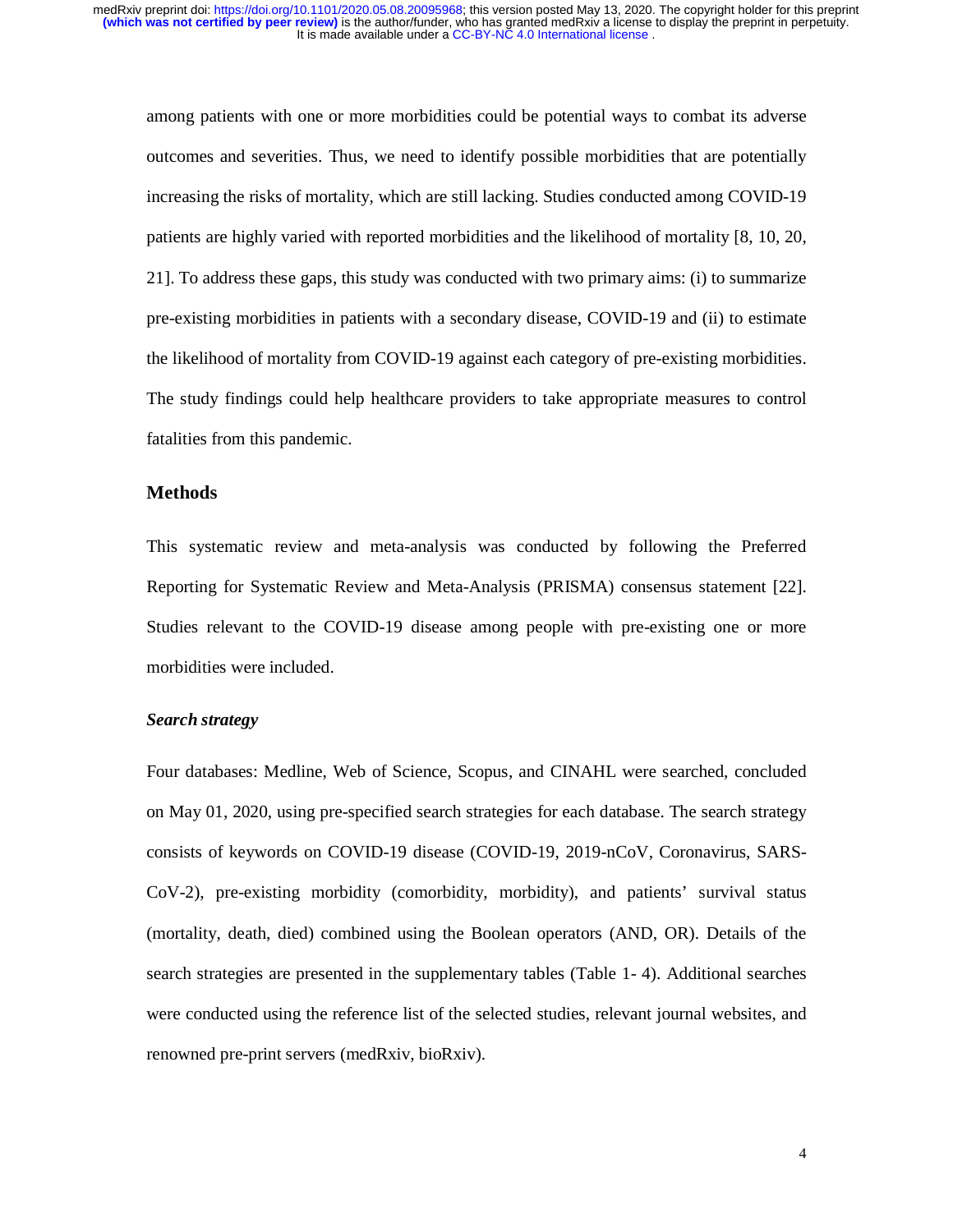#### *Study selection criteria*

All peer-reviewed and pre-print (not-peer-reviewed) studies met the pre-specified inclusion, and exclusion criteria were included in this study.

# *Inclusion criteria*

Studies met the following inclusion criteria were included if: (i) conducted for the patients infected with COVID-19 with or without pre-existing morbidities, (ii) presented survivor and non-survivor counts following COVID-19 disease among patients with or without preexisting morbidity or presented hazard/risk/odds ratio of deaths or survival following COVID-19 against the types of morbidities, and (iii) published in the English language. Studies without complete information but met our inclusion criteria were included in the narrative review.

### *Exclusion criteria*

Studies excluded if COVID-19 was reported among pregnant women or children (aged <18 years) and written in languages other than English. We also excluded review papers, correspondence, viewpoints, editorials, commentaries, and studies where no information related to the previous morbidity was reported.

#### *Data extraction and quality assessment*

A data extraction form was designed, trialled, and modified to extract information from the selected studies. Two authors (MMAK and MGM) used the pre-designed form to extract information independently. The following information was extracted: study location, design, sample size, study population characteristics (e.g., age, gender), and survivor vs. non-survivor counts among COVID-19 patients with or without specific morbidity. If available, the odds/risk/hazard ratio of deaths among COVID-19 patients with comorbidities were extracted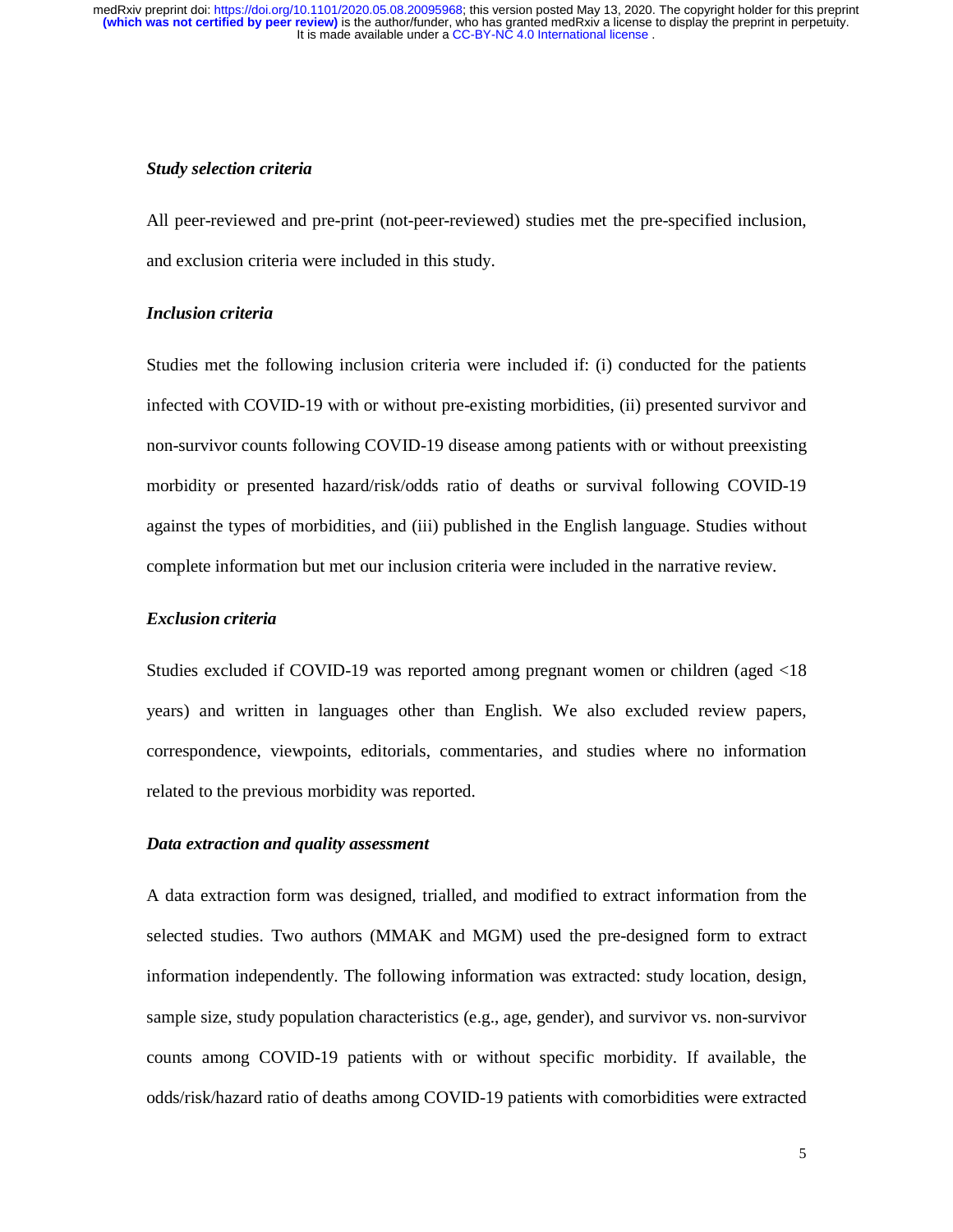against the types of morbidity. Disagreements reported in data extraction were reviewed and solved by the corresponding and senior authors (MNK and MIK). The modified Newcastle-Ottawa scale, as part of the data extraction strategy, was used to assess the quality of selected studies.

#### *Statistical analysis*

Pre-existing one or more morbidities among COVID-19 disease patients reported in the selected studies were grouped into eight broad categories based on the type of morbidities. These were cardiovascular system diseases (hypertension, cardiovascular disease, arrhythmia, heart failure), immune and metabolic disorders (diabetes, immunosuppression, autoimmune disease, immunodeficiency, metabolic disorder), respiratory system diseases (chronic lung diseases, Chronic Obstructive Pulmonary Disease (COPD), acute respiratory distress syndrome, tuberculosis, etc.), cancer (malignancy, cancer, and tumor), cerebrovascular diseases (cerebrovascular disease, peripheral vascular disease), renal system diseases (chronic kidney disease, urinary disease), liver system diseases (chronic liver disease, cirrhosis, hyperlipidemia, Hepatitis B, etc.), and gastrointestinal system diseases (chronic digestive disorder, gastrointestinal disease). The odds ratios (ORs) of deaths with 95% confidence interval (95% CI) for the people exposed to a particular category of morbidity as compared to people unexposed to any specific morbidity was estimated from the extracted raw data or reported ORs. We first used the Haldane correction (add constant 0.5 to each cell) for the studies in which the sample included in the exposed or unexposed group was zero (such as all exposed patients died or vice versa) [23-25]. We then used either a fixed effect or random effect model to estimate ORs, selected based on heterogeneity assessment. When the test of heterogeneity ( $I^2$  statistics) was moderate (50-74%) or high ( $\geq$ 75%), the pooled estimates of ORs were computed using the random-effects model [26]. Subgroup and meta-regression analyses were conducted for the groups where moderate or higher heterogeneity was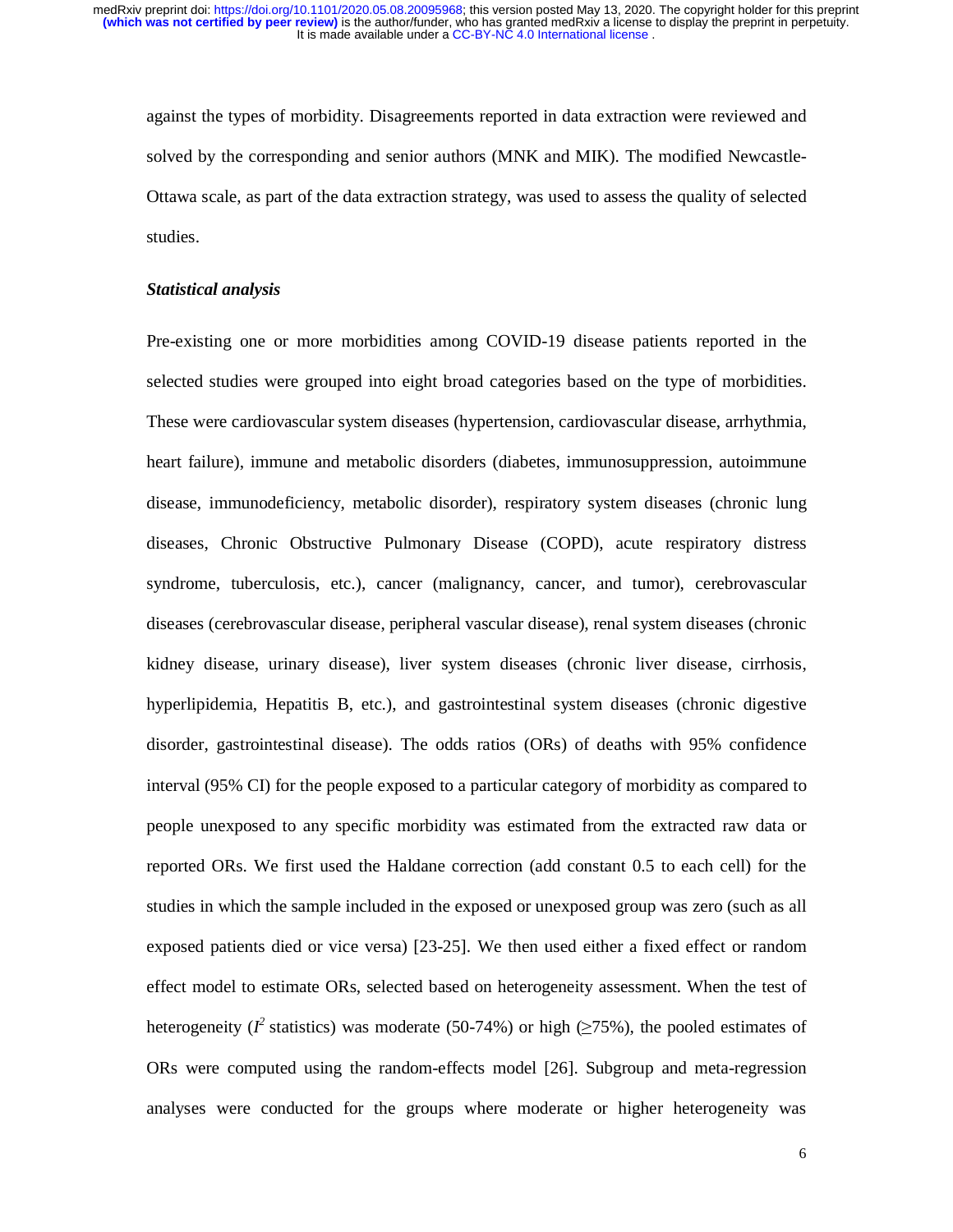reported. For this, pre-specified subgroups (types of morbidities, study country, study design, mean age of the total sample, mean age of death sample) were used. Publication bias was assessed by visual inspection of the funnel plot asymmetry and Egger's regression test [27]. When evidence of publication bias was found, the Trim and Fill method was used to estimate and adjust potentially missing studies, and the effect size was recalculated accordingly [28]. Stata software version 15.1 (StataCorp. LP, College Station, TX, USA) was used for all analyses.

# **Results**

A total of 247 articles were identified from the databases searched, and the additional 15 articles were identified by checking the reference list of the selected articles and the selected journal's websites (Figure 1). Around 1273 articles were also initially identified from the aforementioned pre-prints servers. Of the selected articles, 1341 articles were excluded after screening titles and abstracts, leaving 114 articles for full-text review for possible inclusion in this study. Of these, 55 articles were excluded based on the inclusion and exclusion criteria for the study sample (e.g., excluded pregnant or children), and 11 articles were excluded for study types (e.g review papers, correspondence, viewpoints, editorials, commentaries), and six articles were excluded for fully incomplete data. A total of 42 articles were finally selected for this study; 36 articles were included in the meta-analysis, and the remaining six articles were synthesized narratively.

#### *Study characteristics*

A summary of the 42 selected articles is represented in Table 1. A total of 23 of the selected 42 articles were published in peer-reviewed journals, and 18 articles were published in preprint servers. One of the selected studies was a national report for Australia. The majority of these studies were retrospective in nature (26) along with 7 prospective studies. The sleeted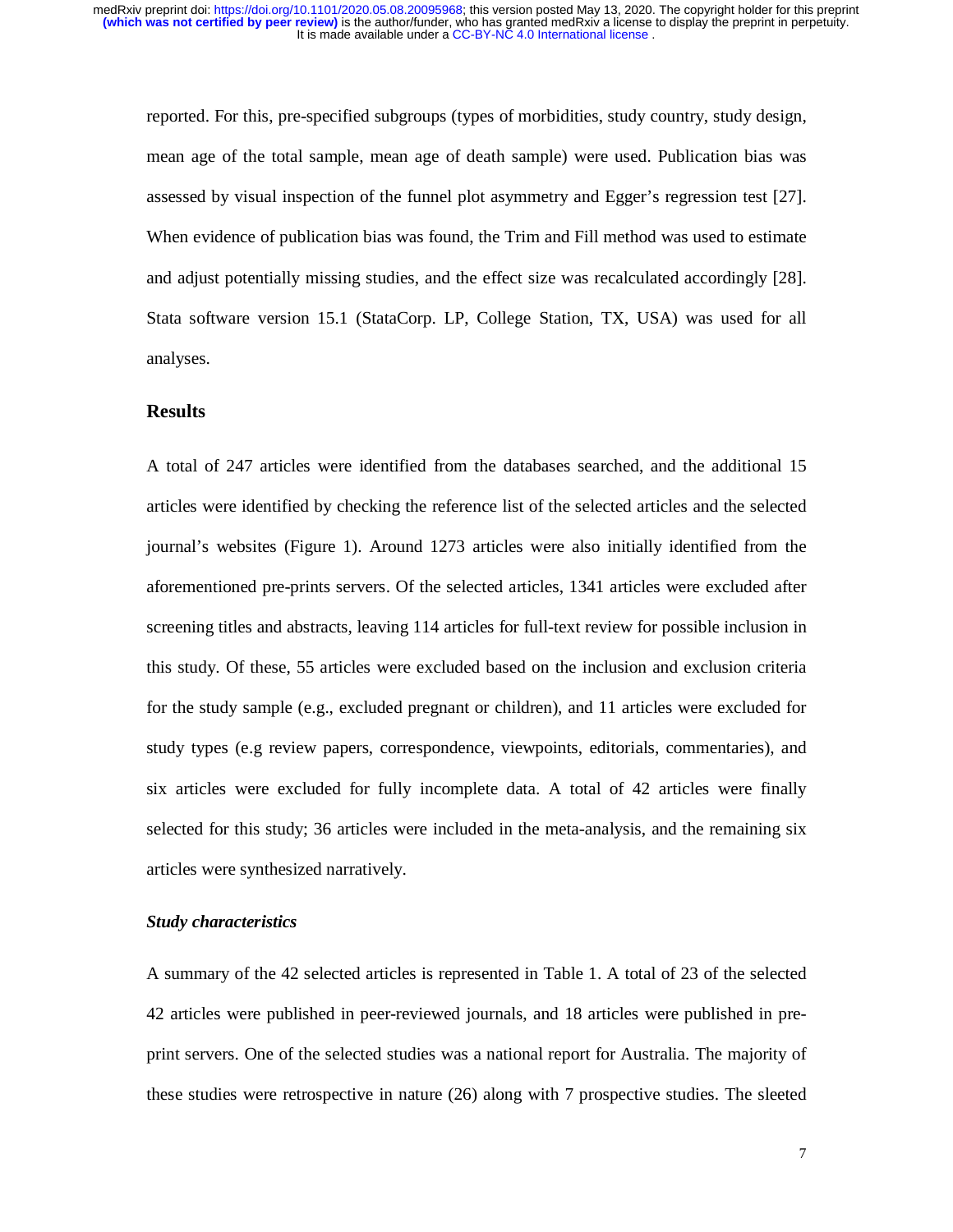studies comprised 36,398 COVID-19 patients, 7,558 (42.5%) of them had preexisting one or more morbidities, 38.4% of patients had undergone critical care, and 5,310 (14.6%) of them died. Their average age was  $60.5 \pm 8.0$ years, and  $60.1\%$  of them were male. The mean age at death was  $69.9 \pm 5.6$  for the patients who died in COVID-19 disease. Total 36 of the selected studies presented death counts following COVID-19 disease among patients with or without specific one or more morbidities. Four included studies (Du et al. [29], Zhang et al. [30], Kim et al. [31] and Yao et al. [32]) were conducted only for dead COVID-19 patients and reported the status of pre-existing morbidities before their deaths. All studies were of moderate to high quality (Supplementary Table 6-7).

# *Prevalence of preexisting morbidity among COVID-19 patients*

Distribution of the type of morbidity presented in Table 2. Approximately 36.5% of the total COVID-19 disease patients reported that they had hypertension, 22.0% had diabetes, 11.9% had cardiovascular disease, 4.1% had chronic lung disease, 2.3% had COPD, 11.0 % had hyperlipidemia, and 3.0% had chronic kidney disease.

#### *Effects of preexisting morbidity on deaths in COVID-19 disease patients*

The pooled ORs of deaths for each category of preexisting morbidities among COVID-19 disease patients, publication bias, and Trim and Fill estimates are presented in Table 3. COVID-19 disease patients with preexisting cardiovascular system disease were 3.32 times more likely to die (OR: 3.32, 95% CI: 2.79-3.95;  $I^2 = 83.8\%$ ) than the patients who had no cardiovascular system diseases. The odds of death among COVID-19 disease patients with immune and metabolic disorders were also found to be 239% higher (OR: 2.39, 95% CI: 2.00-2.85;  $I^2 = 64.5\%$ ) than among COVID-19 patients without such disorders. The incidence of COVID-19 disease among people with respiratory system disease increases mortality risk around two times (OR: 2.02, 95% CI: 1.80-2.26;  $I^2 = 71.2$ %) than COVID-19 disease patients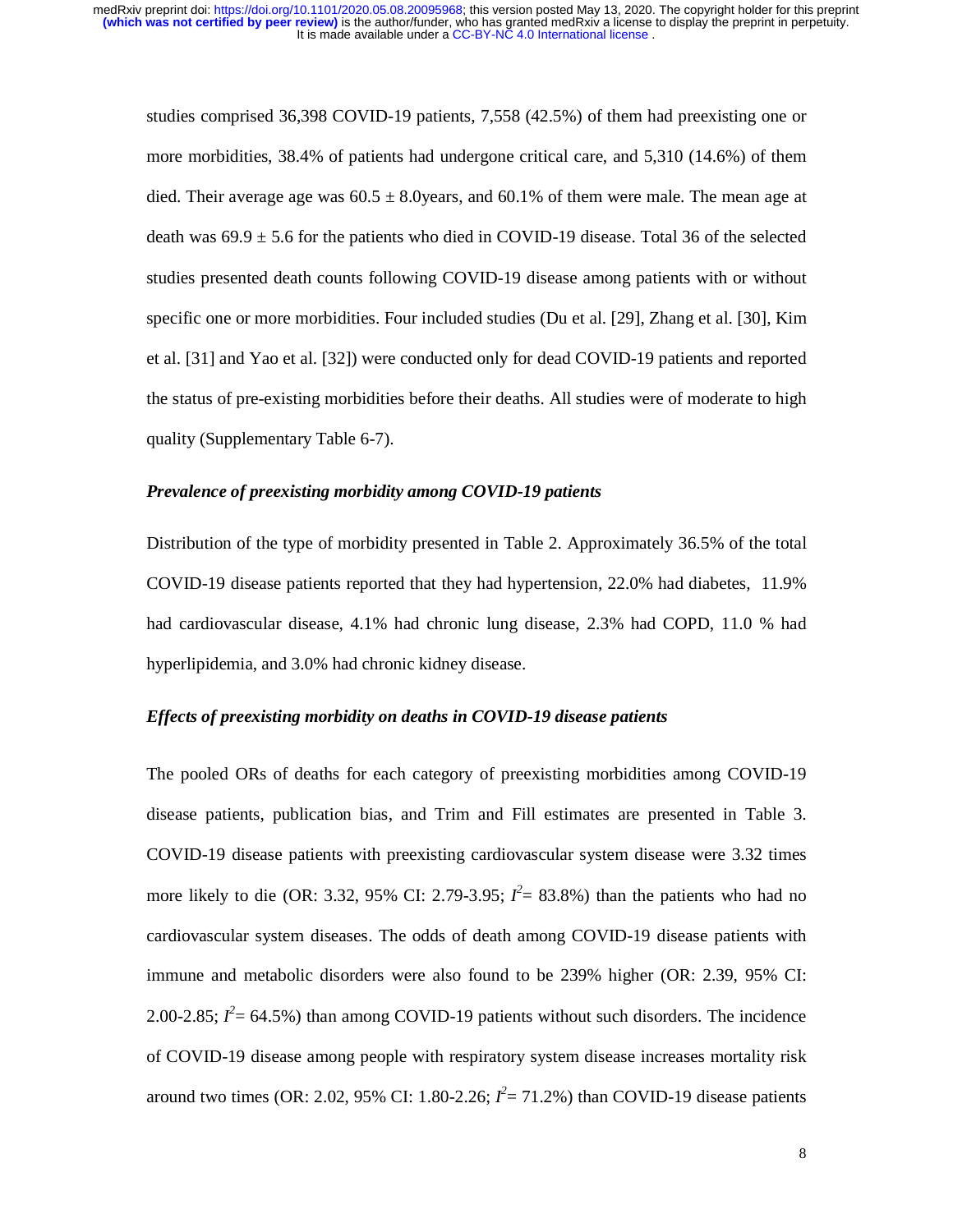without respiratory system diseases. Similarly, we found higher mortality risk among COVID-19 disease patients who had pre-existing any types of cancers (OR: 2.22, 95% CI: 1.63-3.03,  $I^2 = 67.7\%$ ) and cerebrovascular system diseases (OR: 4.12, 95% CI: 3.04-5.58) than their counterparts. Moreover, the incidence of COVID-19 disease among patients with preexisting renal system disease and chronic liver disease increased mortality risk by about three times (OR: 3.02, 95% CI: 2.60-3.51) and one and half times (OR: 1.44, 95% CI: 1.21- 1.71), respectively compared to the COVID-19 disease patients who did not mention such comorbidities.

We found evidence of publication bias for the three categories of preexisting morbidities: any type of cancer, cerebrovascular diseases, and liver system diseases (Figure 1a to 8a). We then used Trim and Fill methods to impute the number of missing studies, which hypothetically imputed two studies for cardiovascular system diseases, three studies for renal system diseases, and three studies for liver system diseases. The pooled analysis, including these missing studies, showed almost similar results to the summary estimates presented earlier without these missing studies.

Evidence of higher deaths among COVID-19 disease patients with preexisting one or more morbidities were also demonstrated in the narrative review (Supplementary Table 5). In two of the three articles reviewed in this study, researchers reported that each of the patients who died following COVID-19 disease had preexisting morbidities, mostly had any types of cardiovascular system diseases and immune and metabolic disorders [29, 30]. Researchers in one study found around 38% of the COVID-19 disease patients with hypertension died [33] and one study reported higher odds for deaths in kidney injury [34].

#### *Stratified analysis*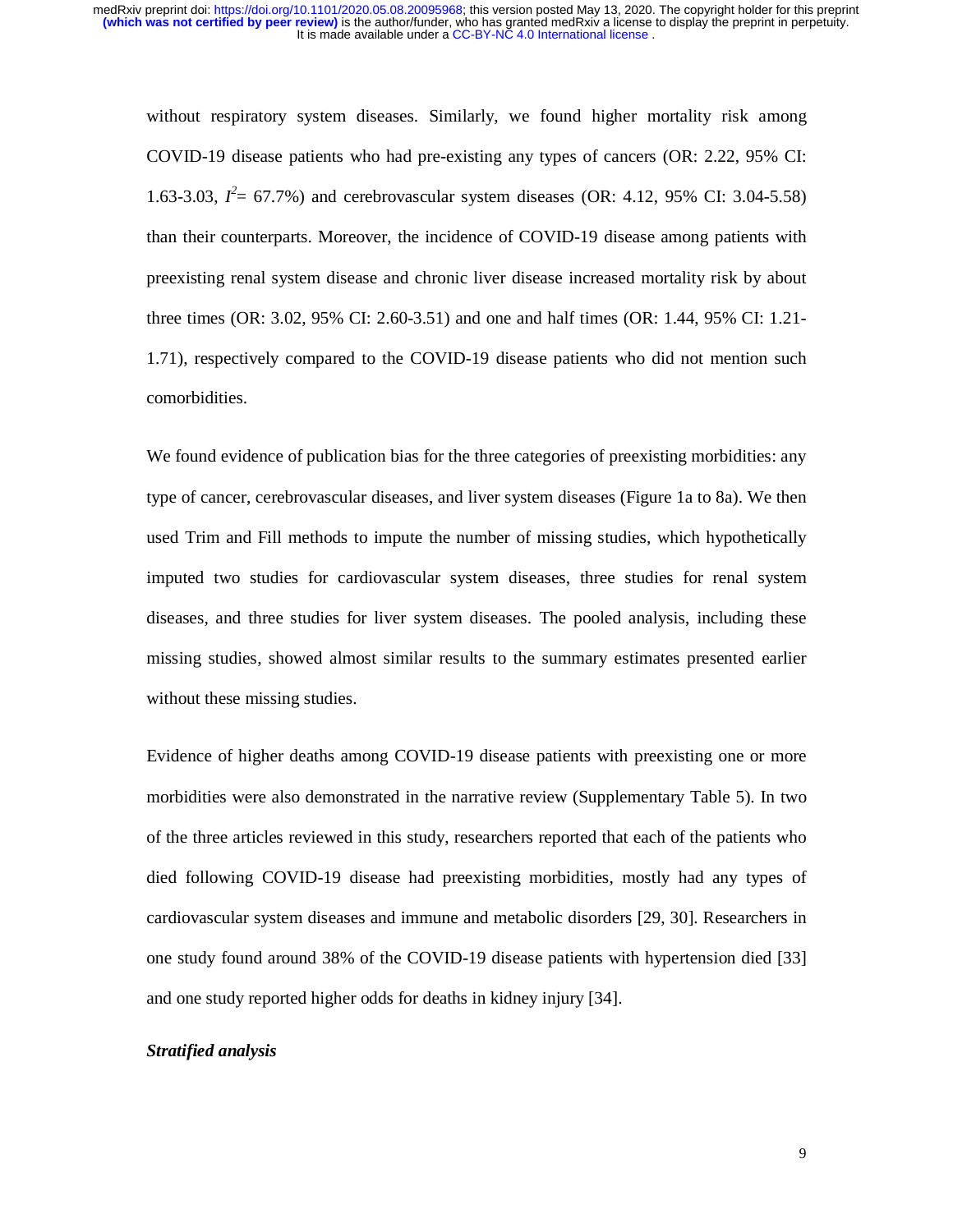We found evidence of high heterogeneity  $(I^2)$  $\Box$  $\geq$   $\Box$ 75%) for cardiovascular system diseases (83.8%). To examine the sources of heterogeneity, we conducted stratified analysis across types of comorbidities, study design (cross-sectional vs. retrospective cohort vs. prospective cohort), sample size (divided based on mean sample size of the included studies and classified as  $\Box \leq \Box 1134$ ,  $\Box > \Box 1134$ ), age of the total sample (divided based on mean age and classified as ≤60 years and >60 years), and age at death (divided based on mean age and classified as ≤69 vs.>69) (Table 4). We found odds of death varied across specific types of preexisting morbidities included to generate cardiovascular system diseases category. For instance, in the cardiovascular system diseases category, the odds of mortality were found higher for COVID-19 disease patients with preexisting heart failure (OR: 3.98, 95% CI: 2.96-5.35), cardiovascular disease (OR: 3.35, 95% CI: 2.53-4.42), hypertension (OR: 3.28, 95% CI: 2.53-4.24), than for COVID-19 disease patients with pre-existing arrhythmia (OR: 3.00, 95% CI: 1.96-4.57.

### **Discussion**

This study aimed to summarize preexisting morbidities among COVID-19 disease patients, which increases their incidence of deaths and their corresponding likelihoods. A total of 42 studies were included that comprised 36,398 samples, and 7,558 (42.5%) of them had preexisting morbidities. The most frequently reported morbidities were hypertension (36.5%), diabetes (22.0%), and cardiovascular disease (11.9%). The likelihood of death was higher among COVID-19 patients who had comorbidities like cardiovascular and cerebrovascular diseases, respiratory diseases, renal diseases, immune and metabolic disorders, hepatic diseases, and cancer. This evidence will guide physicians to take precautionary measures, which could reduce the number of fatalities following secondary infection with COVID-19.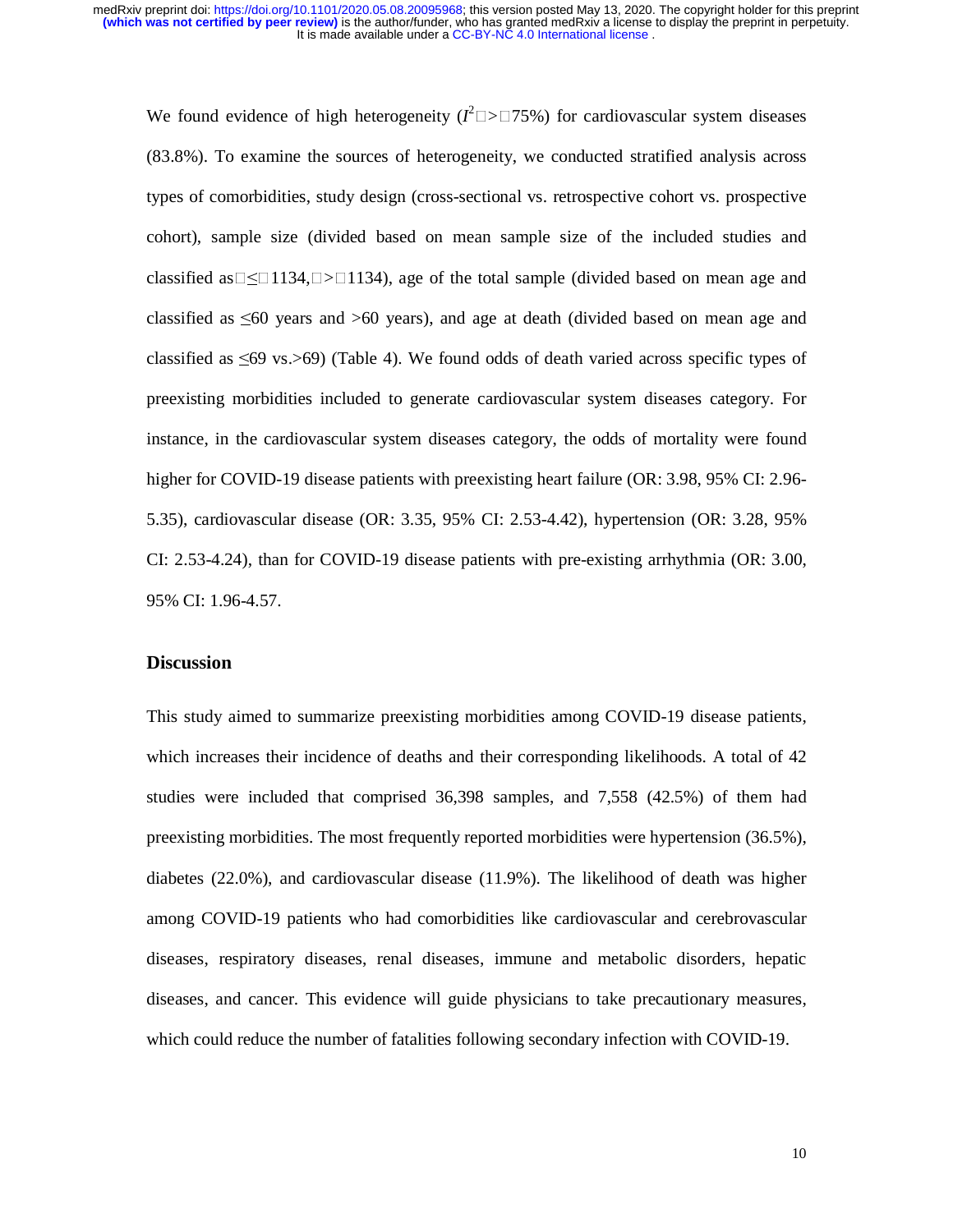Among the total positive COVID-19 disease cases included in this systematic review study, around 43% had preexisting one or more morbidities, mostly cardiovascular system diseases and immune and metabolic disorders. Importantly, patients with these diseases are more likely to have a higher neutrophil-lymphocyte ratio [35, 36], higher D-dimer level [37], and higher C-reactive protein [38]. These increased parameters lead to multiple organ failure [39, 40], severe pneumonia, hypoxia, respiratory failure, myocardial damage, and circulatory failure [18]. These non-communicable diseases independently elevate the risk of death and increase further if patients are infected with COVID-19 disease [21, 40-42]. COVID-19 disease also damages patients' myocardial cells by destabilizing coronary plaque in preexisting cardiovascular conditions and previous history of myocardial infarct [43, 44]. Similar higher risks of mortality were reported among SARS-CoV and MERS-CoV patients with cardiovascular diseases [41, 43, 45, 46]. These two diseases are considered as ancestors of current COVID-19 disease, which were reported in 2003 and 2012, respectively [41, 43, 45, 46]. Evidence also validates that the occurrence of influenza, along with cardiovascular diseases and diabetes, could increase the risk of death [47, 48].

Pooled likelihoods in this study provide evidence of higher deaths among COVID-19 disease patients who had preexisting chronic respiratory diseases or any type of cancers. Chronic respiratory diseases like COPD and asthma are well-established risk factors for pneumonia [49], which also increase the susceptibility to COVID-19 disease infection [50]. Once patients are infected with COVID-19 disease, these further affect the patient's respiratory system and progress to severe hypoxemia [51]; therefore, the cumulative effects lead to events of death [18, 50]. Cancer patients are more likely to report a systemic immunosuppressive state and progress to severe clinical events, such as require intensive care (ICU) or death [52, 53]. Secondary infection with COVID-19 disease, which has its own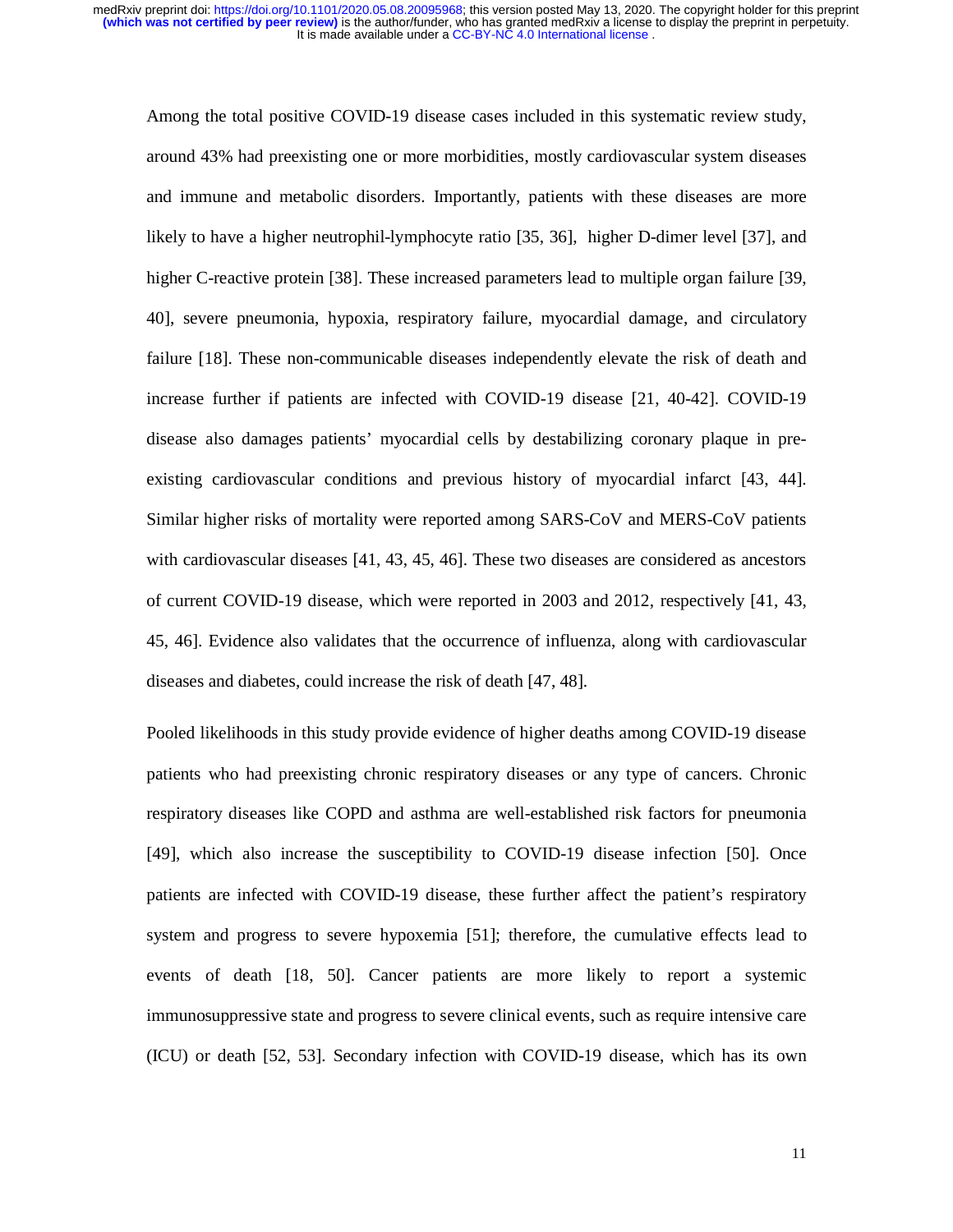adverse consequences on the human body, could, therefore, boost serve clinical events as well as deaths among patients with these pre-existing morbidities.

This study also suggests that patients with cerebrovascular, liver and renal diseases are more vulnerable to mortality following the second incidence of COVID-19 disease than the patient does not have such diseases. The results are comparable to deaths among previously reported SARS patients [54]. Comorbidities such as, cardio-cerebrovascular diseases, liver damage, or renal diseases accelerate an abrupt loss of kidney function [55, 56], tissue damage that causes hypoxia, shock, and rhabdomyolysis [34, 57], and increased occurrence of thrombocytopenia (reduced platelet counts) [21, 58]. These could independently elevate the risk of death and add to the adverse effects on the human body being infected with COVID-19 disease. Together, these increase occurrences of deaths. Moreover, elevated alanine aminotransferase (ALT) levels and reduced albumin levels are found to be associated with higher mortality in COVID-19 disease [21, 58], which can be caused by chronic liver and kidney diseases [58- 62]. Thus, it indicates an urgency of early precautions to prevent deaths among COVID-19 disease patients with pre-existing morbidities.

#### *Strengths and limitations*

This study has several strengths and limitations that should be reported. To our knowledge, this is the first of its kind that summarizes all morbidities among COVID-19 disease patients that lead to death. Moreover, morbidities reported among COVID-19 disease patients were classified into board groups based on their characteristics, and the likelihood of death was estimated separately for each group. This evidence informs healthcare providers about the risk of death among COVID-19 disease patients with different groups of pre-existing morbidities. Thus, they will be able to take precautionary measures early targeting to prevent deaths. However, this study reported the odds of death for COVID-19 disease patients with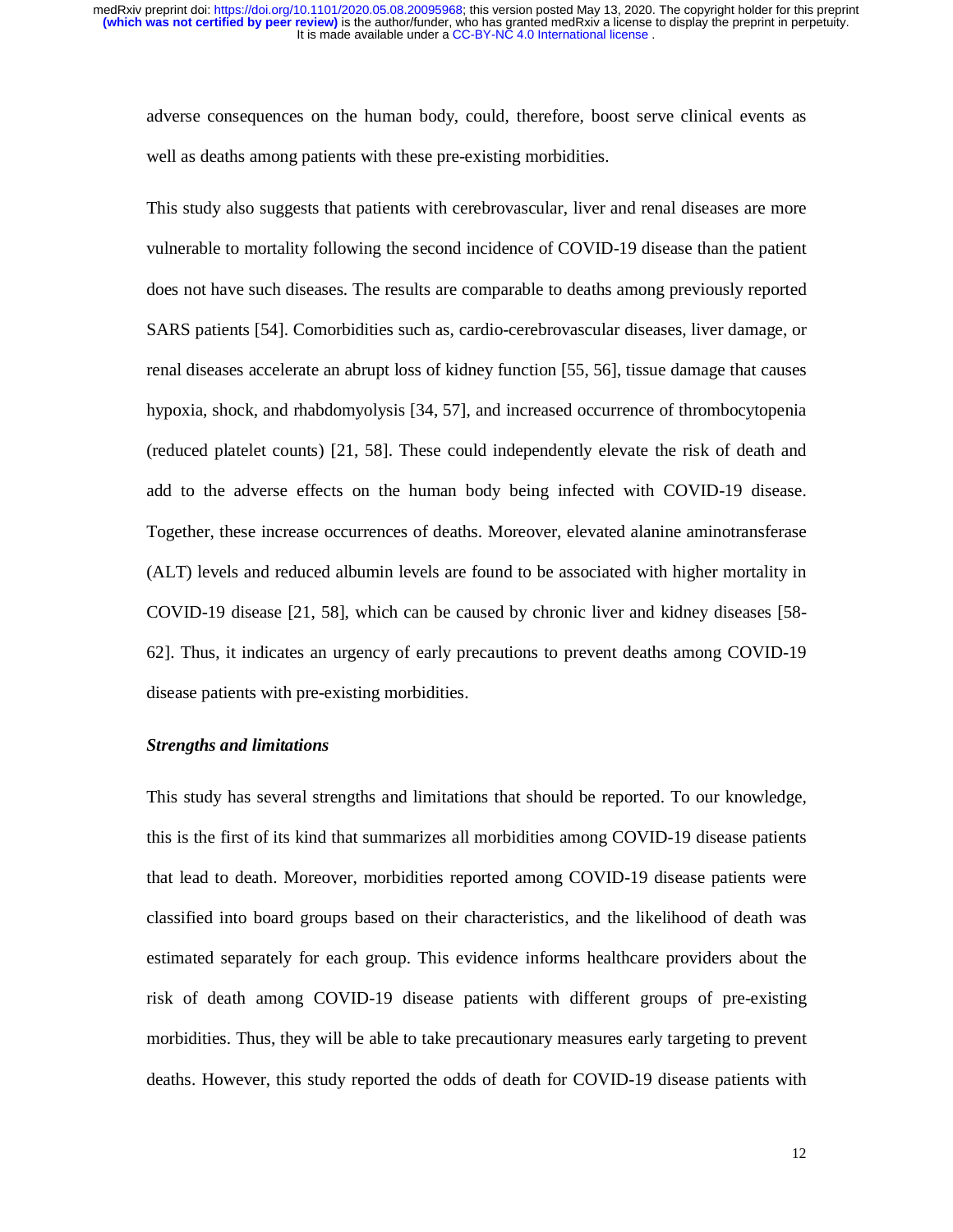one preexisting morbidity only. Many COVID-19 disease patients may have multimorbidities (COVID-19 disease with pre-existing two or more morbidities) and a higher risk of death. However, the studies included in this review considered each morbidity separately; for instance, if COVID-19 patients had both hypertension and diabetes, they were included in both groups. None of the included studies considered COVID-19 disease with two or more morbidities together; therefore, we failed to provide the likelihood of deaths for COVID-19 disease patients with two or more preexisting morbidities. Moreover, the likelihoods presented in this study were mostly unadjusted (31 of the 36 articles included) calculated from the extracted raw data. This may overestimate or underestimate the actual likelihood of deaths in COVID-19 disease patients because age and other socio-demographic characteristics are potential confounders of their deaths, which should be adjusted for getting unbiased estimates. Despite these limitations, this study is unique and beneficial for healthcare providers to handle COVID-19 disease patients with preexisting morbidities.

# **Conclusion**

About 46% of the sample included in this systematic review had one or more preexisting morbidities and get COVID-19 as a secondary infection. The most common preexisting morbidities were hypertension, diabetes, and cardiovascular disease. The likelihood of death was higher among COVID-19 disease patients who had pre-existing cardiovascular and cerebrovascular system diseases, respiratory system diseases, renal diseases, immune and metabolic disorders, liver diseases, and any types of cancer. These findings will help healthcare providers to sort COVID-19 patients by comorbidities, take precautionary measures during hospital admission, assess susceptibility to death, and prioritize their treatment. These could potentially reduce the number of fatalities from secondary infection with COVID-19 disease.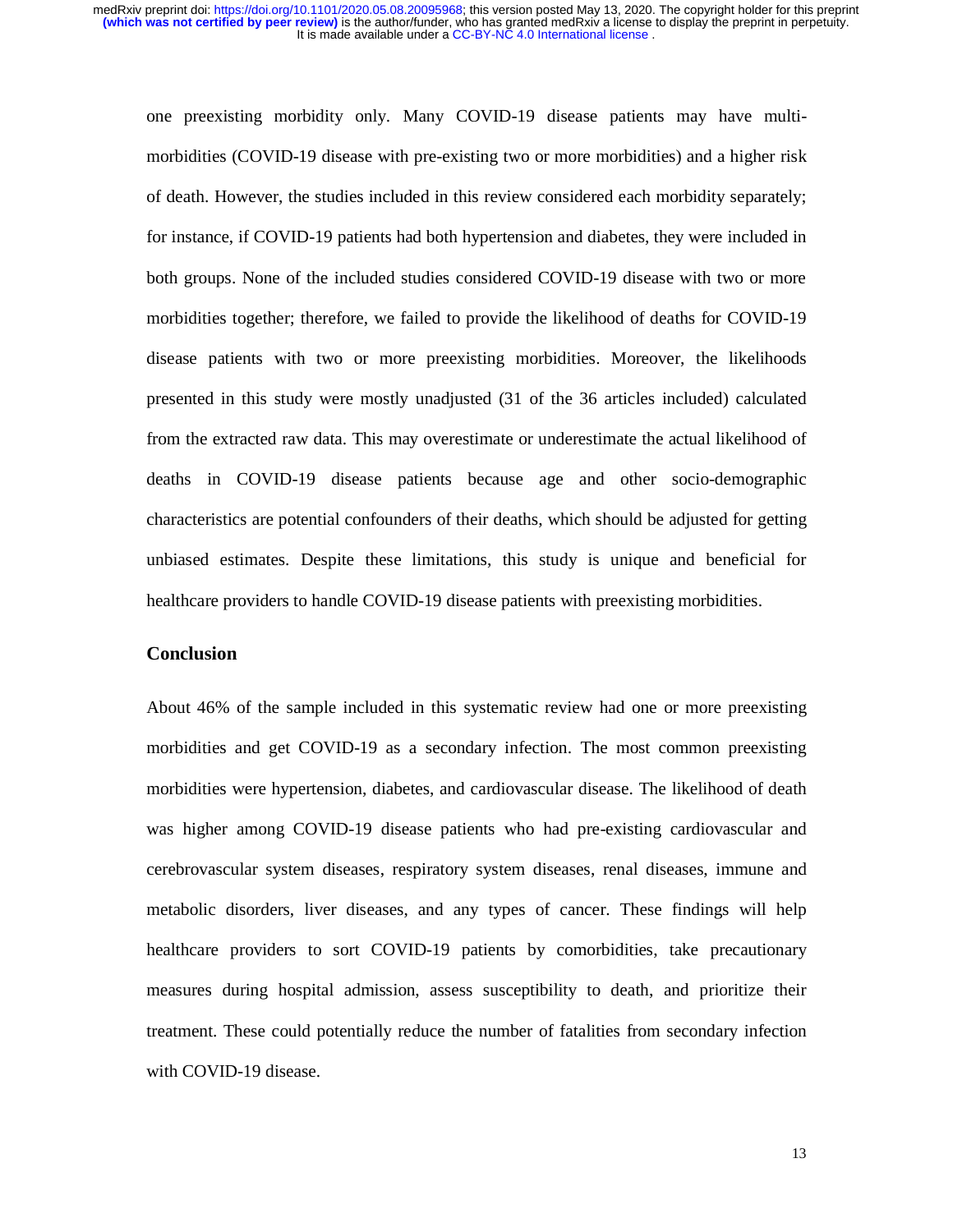# **Acknowledgements**

The authors are grateful to the authors of the paper included in this review.

### **Authors Contribution**

Conceptualization: MMAK, NMK, MIK

Research design: MMAK and MNK

Data curation: MMAK and MGM

Analysis: MNK and MMAK

Draft preparation: MMAK, MNK, and MGM

Supervision: MNK

Critical review: JR, MIK and MSI,

# **Conflicts of interest**

The authors have no competing interests to declare.

# **Funding**

The authors have received no specific funds for this study.

### **Availability of data and materials**

Data related to this study are available upon request to the corresponding author.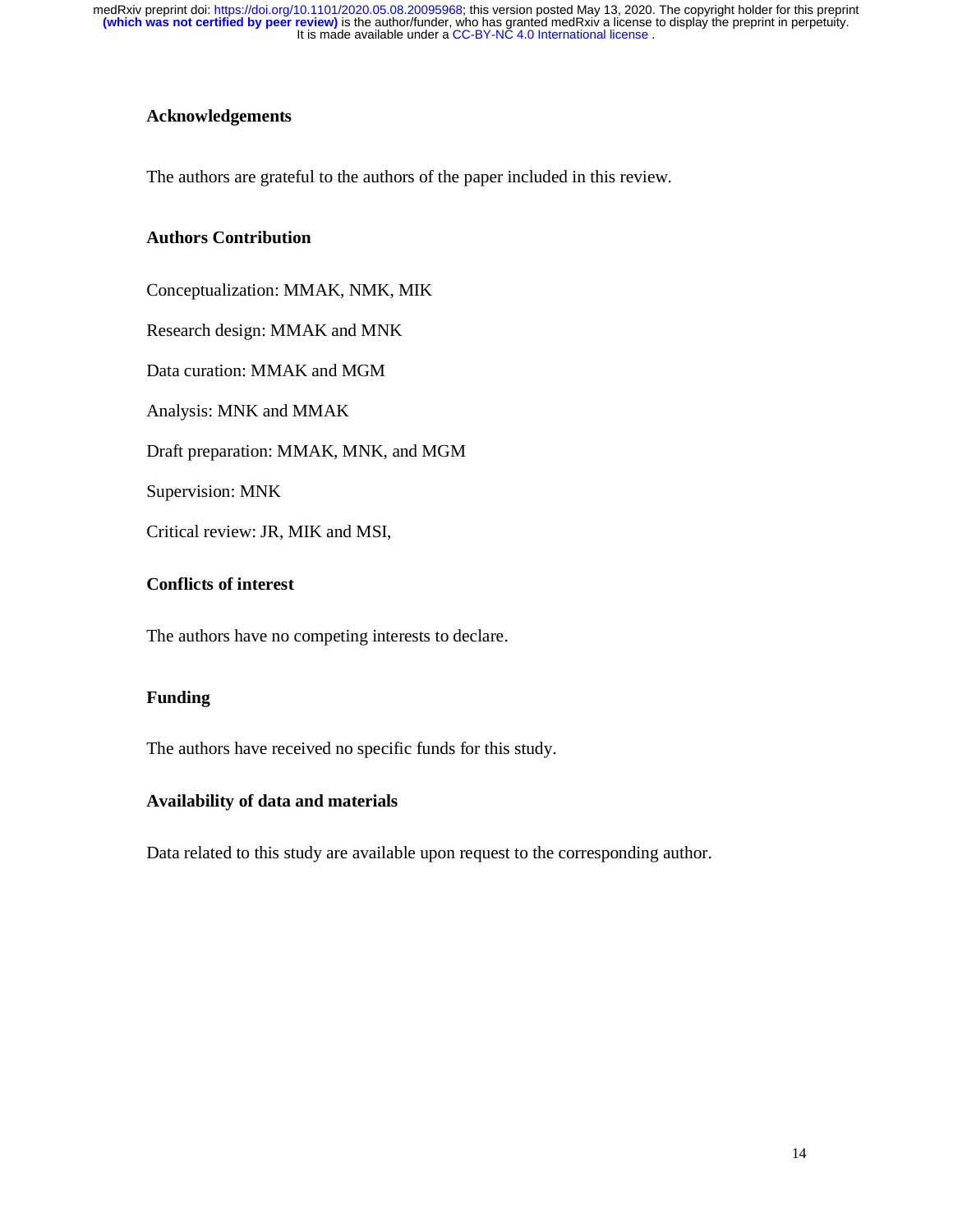# **References**

- 1. Park, M., et al., *A Systematic Review of COVID-19 Epidemiology Based on Current Evidence.* J Clin Med, 2020. **9**(4).
- 2. CDC. *Coronavirus Disease 2019 (COVID-19)*. 2020 [cited 2020 20.03.2020]; Available from: https://www.cdc.gov/coronavirus/2019 ncov/prepare/transmission.html.
- 3. Chan, J.F., et al., *A familial cluster of pneumonia associated with the 2019 novel coronavirus indicating person-to-person transmission: a study of a family cluster.* Lancet, 2020. **395**(10223): p. 514-523.
- 4. WHO. *Novel Coronavirus (COVID-19) Situation*. 2020 08.05.2020; Available from: https://experience.arcgis.com/experience/685d0ace521648f8a5beeeee1b9125cd.
- 5. Worldmeter. *COVID-19 Coronavirus Pandemic (Real time database)*. 2020 08.05.2020]; Available from: https://www.worldometers.info/coronavirus/.
- 6. Organization, W.H., *Non-pharmaceutical public health measures for mitigating the risk and impact of epidemic and pandemic influenza: annex: report of systematic literature reviews*. 2019, World Health Organization.
- 7. Cowling, B.J., et al., *Impact assessment of non-pharmaceutical interventions against coronavirus disease 2019 and influenza in Hong Kong: an observational study.* Lancet Public Health, 2020.
- 8. Guan, W.J., et al., *Comorbidity and its impact on 1590 patients with Covid-19 in China: A Nationwide Analysis.* European Respiratory Journal, 2020. **26**: p. 26.
- 9. Mehra, M.R., et al., *Cardiovascular Disease, Drug Therapy, and Mortality in Covid-19.* New England Journal of Medicine, 2020.
- 10. Yang, X., et al., *Clinical course and outcomes of critically ill patients with SARS-CoV-2 pneumonia in Wuhan, China: a single-centered, retrospective, observational study.* The Lancet Respiratory Medicine, 2020. **24**: p. 24.
- 11. Zhang, J., et al., *Risk factors for disease severity, unimprovement, and mortality in COVID-19 patients in Wuhan, China.* Clinical Microbiology and Infection, 2020.
- 12. Siordia, J.A., *Epidemiology and clinical features of COVID-19: A review of current literature.* Journal of Clinical Virology, 2020. **127**: p. 104357.
- 13. Huang, C., et al., *Clinical features of patients infected with 2019 novel coronavirus in Wuhan, China.* The Lancet, 2020. **395**(10223): p. 497-506.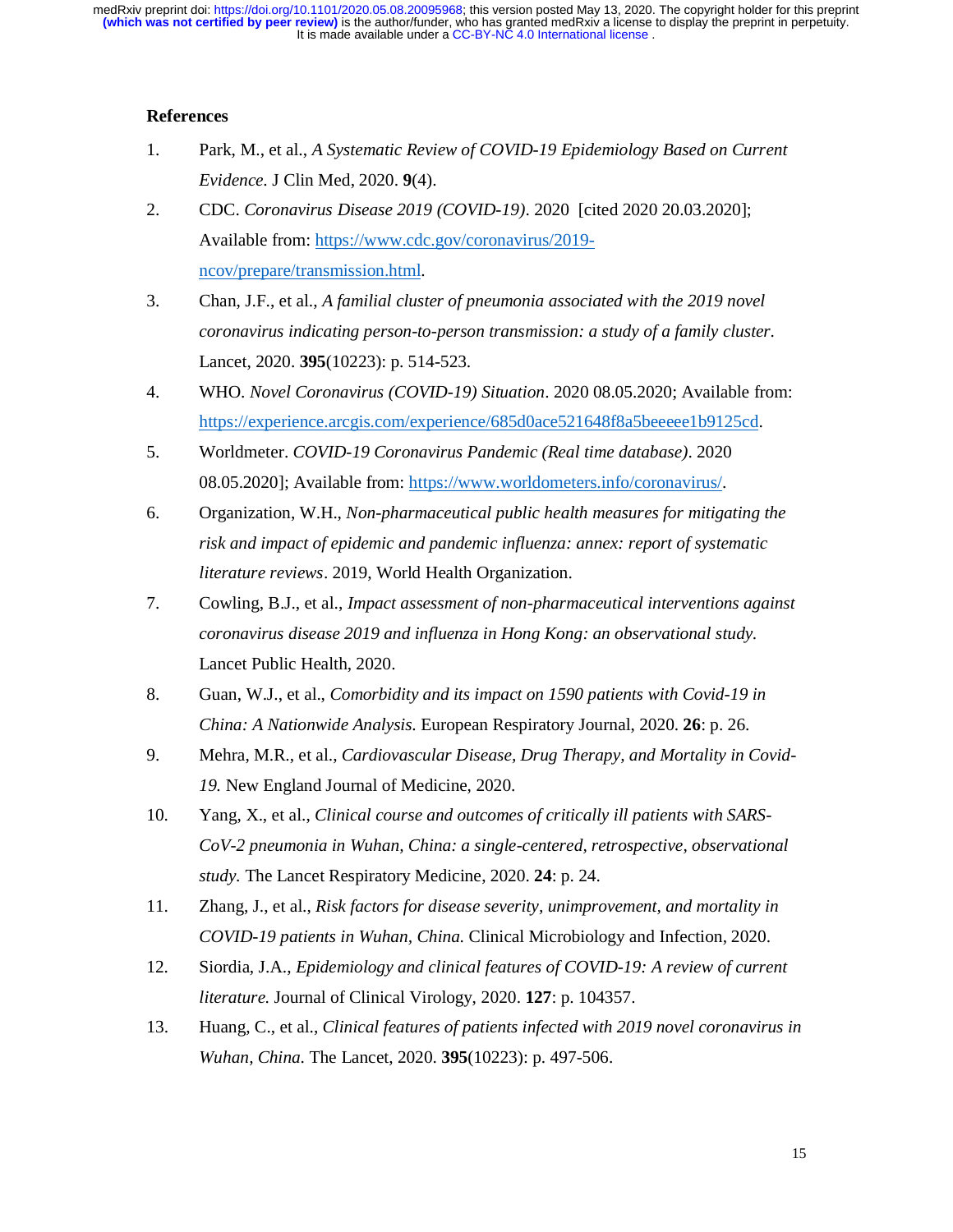- 14. Yang, J., et al., *Prevalence of comorbidities in the novel Wuhan coronavirus (COVID-19) infection: a systematic review and meta-analysis.* International Journal of Infectious Diseases, 2020.
- 15. WHO, *Noncommunicable diseases*. 2018, World Health Organization, Geneva, Switzerland: World Health Organization, Geneva, Switzerland.
- 16. Madjid, M., et al., *Potential Effects of Coronaviruses on the Cardiovascular System: A Review.* JAMA Cardiology, 2020.
- 17. Henry, B. and G. Lippi, *Chronic kidney disease is associated with severe coronavirus disease 2019 (COVID-19) infection.* International Urology and Nephrology, 2020.
- 18. Ruan, Q., et al., *Clinical predictors of mortality due to COVID-19 based on an analysis of data of 150 patients from Wuhan, China.* Intensive Care Medicine, 2020.
- 19. Yang, J., et al., *Prevalence of comorbidities in the novel Wuhan coronavirus (COVID-19) infection: a systematic review and meta-analysis.* International Journal of Infectious Diseases.
- 20. Chen, T., et al., *Clinical characteristics and outcomes of older patients with coronavirus disease 2019 (COVID-19) in Wuhan, China (2019): a single-centered, retrospective study.* Journals of Gerontology Series A Biological Sciences & Medical Sciences, 2020. **11**: p. 11.
- 21. Zhou, F., et al., *Clinical course and risk factors for mortality of adult inpatients with COVID-19 in Wuhan, China: a retrospective cohort study.* Lancet, 2020. **395**(10229): p. 1054-1062.
- 22. Moher, D., et al., *Preferred reporting items for systematic reviews and meta-analyses: the PRISMA statement.* PLoS Med, 2009. **6**(7): p. e1000097.
- 23. Valenzuela, C., *2 solutions for estimating odds ratios with zeros.* Revista medica de Chile, 1993. **121**(12): p. 1441-1444.
- 24. Liu, D., R.Y. Liu, and M. Xie, *Exact meta-analysis approach for discrete data and its application to 2 × 2 tables with rare events.* Journal of the American Statistical Association, 2014. **109**(508): p. 1450-1465.
- 25. Papastergiou, P., et al., *Elevated bathing-associated disease risks despite certified water quality: a cohort study.* International journal of environmental research and public health, 2012. **9**(5): p. 1548-1565.
- 26. Higgins, J.P.T., et al., *Measuring inconsistency in meta-analyses.* BMJ, 2003. **327**(7414): p. 557.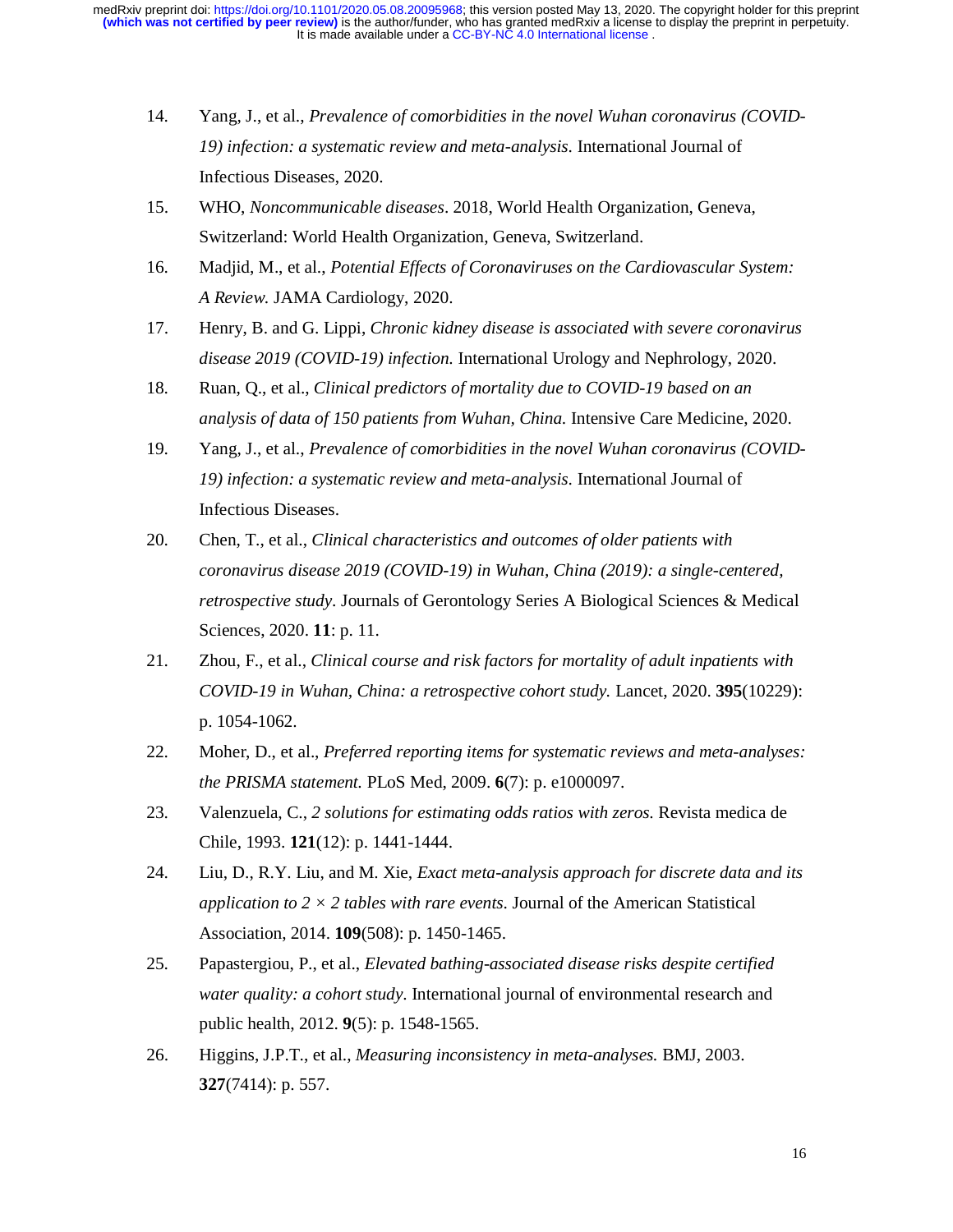- 27. Egger, M., et al., *Bias in meta-analysis detected by a simple, graphical test.* Bmj, 1997. **315**(7109): p. 629-634.
- 28. Duval, S. and R. Tweedie, *Trim and fill: a simple funnelplot–based method of testing and adjusting for publication bias in meta* $\Box$ *analysis.* Biometrics, 2000. **56**(2): p. 455-463.
- 29. Du, R.H., et al., *Hospitalization and Critical Care of 109 Decedents with COVID-19 Pneumonia in Wuhan, China.* Annals of the American Thoracic Society, 2020. **07**: p. 07.
- 30. Zhang, B., et al., *Clinical characteristics of 82 death cases with COVID-19.* medRxiv, 2020: p. 2020.02.26.20028191.
- 31. Kim, T., et al., *Epidemiological and Clinical Characteristics of Early 101 Deceased Patients in the Coronavirus Disease-19 (COVID-19) Outbreak in Republic of Korea.* SSRN, 2020.
- 32. Yao, T., et al., *Clinical Characteristics of 55 Cases of Deaths with COVID-19 Pneumonia in Wuhan, China: Retrospective Case Series.* SSRN, 2020.
- 33. Grasselli, G., et al., *Baseline Characteristics and Outcomes of 1591 Patients Infected With SARS-CoV-2 Admitted to ICUs of the Lombardy Region, Italy.* Jama, 2020. **06**: p. 06.
- 34. Cheng, Y., et al., *Kidney disease is associated with in-hospital death of patients with COVID-19.* Kidney International, 2020. **20**: p. 20.
- 35. Angkananard, T., et al., *Neutrophil Lymphocyte Ratio and Cardiovascular Disease Risk: A Systematic Review and Meta-Analysis.* BioMed research international, 2018. **2018**: p. 2703518-2703518.
- 36. Mertoglu, C. and M. Gunay, *Neutrophil-Lymphocyte ratio and Platelet-Lymphocyte ratio as useful predictive markers of prediabetes and diabetes mellitus.* Diabetes & Metabolic Syndrome: Clinical Research & Reviews, 2017. **11**: p. S127-S131.
- 37. Nwose, E.U., et al., *D-dimer identifies stages in the progression of diabetes mellitus from family history of diabetes to cardiovascular complications.* Pathology, 2007. **39**(2): p. 252-7.
- 38. Bisoendial, R.J., et al., *C-reactive protein is a mediator of cardiovascular disease.* European Heart Journal, 2010. **31**(17): p. 2087-2091.
- 39. Wang, D., et al., *Clinical characteristics of 138 hospitalized patients with 2019 novel coronavirus–infected pneumonia in Wuhan, China.* JAMA, 2020. **323**(11): p. 1061- 1069.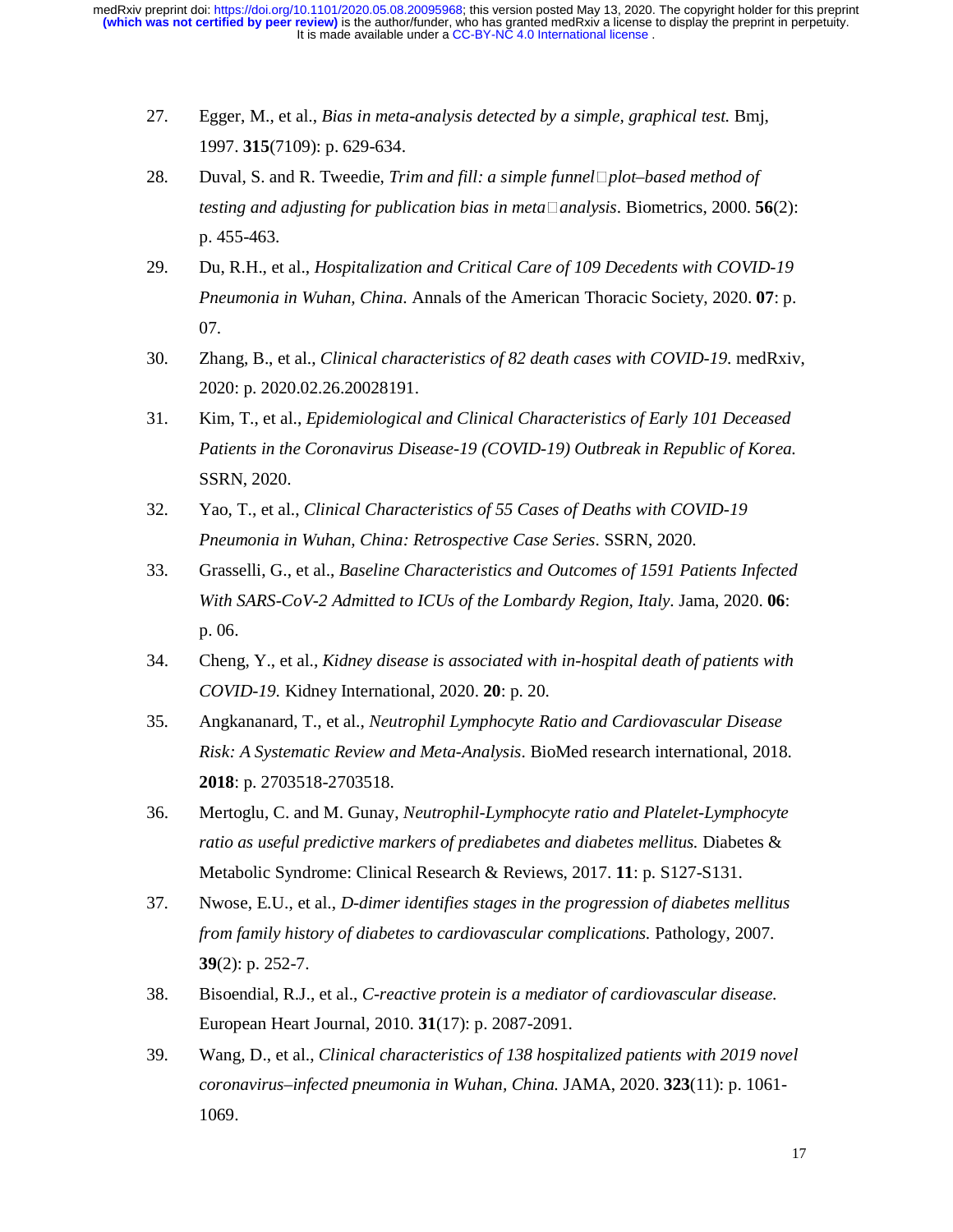- 40. Chen, N., et al., *Epidemiological and clinical characteristics of 99 cases of 2019 novel coronavirus pneumonia in Wuhan, China: a descriptive study.* The Lancet, 2020. **395**(10223): p. 507-513.
- 41. Shi, S., et al., *Association of Cardiac Injury With Mortality in Hospitalized Patients With COVID-19 in Wuhan, China.* JAMA Cardiology, 2020.
- 42. Liu, Y., et al., *Neutrophil-to-lymphocyte ratio as an independent risk factor for mortality in hospitalized patients with COVID-19.* Journal of Infection.
- 43. Guo, T., et al., *Cardiovascular Implications of Fatal Outcomes of Patients With Coronavirus Disease 2019 (COVID-19).* JAMA Cardiology, 2020.
- 44. Clerkin Kevin, J., et al., *Coronavirus Disease 2019 (COVID-19) and Cardiovascular Disease.* Circulation, 2020. **0**(0).
- 45. Alhogbani, T., *Acute myocarditis associated with novel Middle east respiratory syndrome coronavirus.* Ann Saudi Med, 2016. **36**(1): p. 78-80.
- 46. Oudit, G.Y., et al., *SARS-coronavirus modulation of myocardial ACE2 expression and inflammation in patients with SARS.* 2009. **39**(7): p. 618-625.
- 47. Kenny Helena, C. and E.D. Abel, *Heart Failure in Type 2 Diabetes Mellitus.* Circulation Research, 2019. **124**(1): p. 121-141.
- 48. Dei Cas, A., et al., *Impact of diabetes on epidemiology, treatment, and outcomes of patients with heart failure.* 2015. **3**(2): p. 136-145.
- 49. Restrepo, M.I., et al., *COPD is associated with increased mortality in patients with community-acquired pneumonia.* 2006. **28**(2): p. 346-351.
- 50. Halpin, D.M.G., et al., *Do chronic respiratory diseases or their treatment affect the risk of SARS-CoV-2 infection?* The Lancet Respiratory Medicine, 2020.
- 51. Lippi, G. and B.M. Henry, *Chronic obstructive pulmonary disease is associated with severe coronavirus disease 2019 (COVID-19).* Respiratory Medicine, 2020.
- 52. Liang, W., et al., *Cancer patients in SARS-CoV-2 infection: a nationwide analysis in China.* The Lancet Oncology, 2020. **21**(3): p. 335-337.
- 53. Hanna, T.P., G.A. Evans, and C.M. Booth, *Cancer, COVID-19 and the precautionary principle: prioritizing treatment during a global pandemic.* Nature Reviews Clinical Oncology, 2020. **17**(5): p. 268-270.
- 54. Tsang, K.W., et al., *A cluster of cases of severe acute respiratory syndrome in Hong Kong.* 2003. **348**(20): p. 1977-1985.
- 55. Vanmassenhove, J., et al., *Management of patients at risk of acute kidney injury.* 2017. **389**(10084): p. 2139-2151.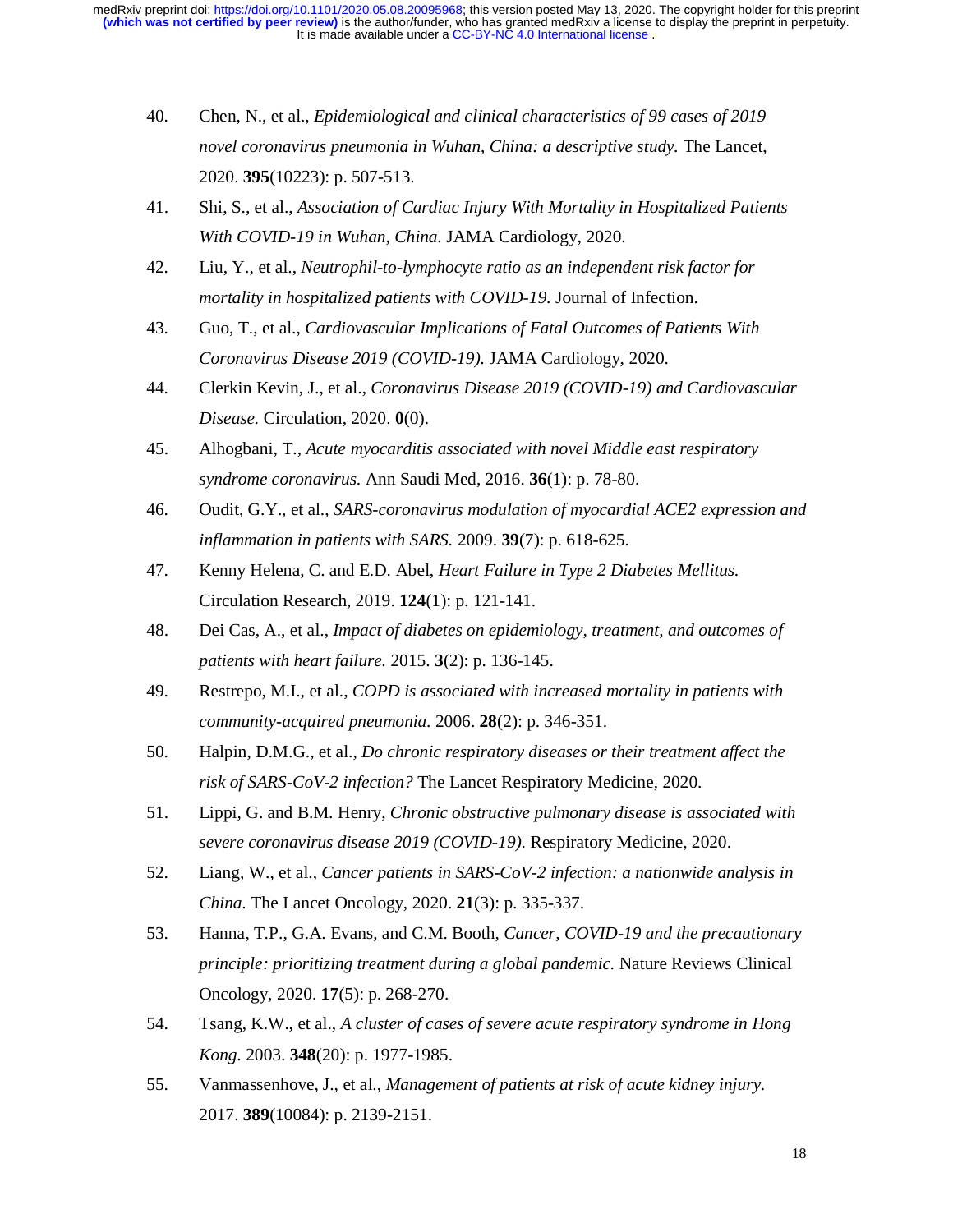- 56. Lau, W.L., B.N. Huisa, and M. Fisher, *The Cerebrovascular-Chronic Kidney Disease Connection: Perspectives and Mechanisms.* Translational stroke research, 2017. **8**(1): p. 67-76.
- 57. Tisoncik, J.R., et al., *Into the eye of the cytokine storm.* Microbiology and molecular biology reviews : MMBR, 2012. **76**(1): p. 16-32.
- 58. Boettler, T., et al., *Care of patients with liver disease during the COVID-19 pandemic: EASL-ESCMID position paper.* JHEP Reports, 2020. **2**(3): p. 100113.
- 59. Afdhal, N., et al., *Thrombocytopenia associated with chronic liver disease.* J Hepatol, 2008. **48**(6): p. 1000-7.
- 60. Dorgalaleh, A., et al., *Anemia and thrombocytopenia in acute and chronic renal failure.* International journal of hematology-oncology and stem cell research, 2013. **7**(4): p. 34-39.
- 61. Lang, J., et al., *Association of serum albumin levels with kidney function decline and incident chronic kidney disease in elders.* Nephrology Dialysis Transplantation, 2017. **33**(6): p. 986-992.
- 62. Oh, R.C., et al., *Mildly Elevated Liver Transaminase Levels: Causes and Evaluation.* Am Fam Physician, 2017. **96**(11): p. 709-715.
- 63. Cao, J., et al., *Clinical Features and Short-term Outcomes of 102 Patients with Corona Virus Disease 2019 in Wuhan, China.* Clinical Infectious Diseases, 2020. **02**: p. 02.
- 64. Chen, T., et al., *Clinical characteristics of 113 deceased patients with coronavirus disease 2019: retrospective study.* BMJ, 2020. **368**: p. m1091.
- 65. Deng, Y., et al., *Clinical characteristics of fatal and recovered cases of coronavirus disease 2019 (COVID-19) in Wuhan, China: a retrospective study.* Chinese Medical Journal, 2020. **20**: p. 20.
- 66. Wu, C., et al., *Risk Factors Associated With Acute Respiratory Distress Syndrome and Death in Patients With Coronavirus Disease 2019 Pneumonia in Wuhan, China.* JAMA Internal Medicine, 2020. **13**: p. 13.
- 67. Yuan, M., et al., *Association of radiologic findings with mortality of patients infected with 2019 novel coronavirus in Wuhan, China.* PLoS ONE [Electronic Resource], 2020. **15**(3): p. e0230548.
- 68. Chen, X., et al., *Clinical Characteristics of Hospitalized Patients with SARS-CoV-2 and Hepatitis B virus Co-infection.* medRxiv, 2020: p. 2020.03.23.20040733.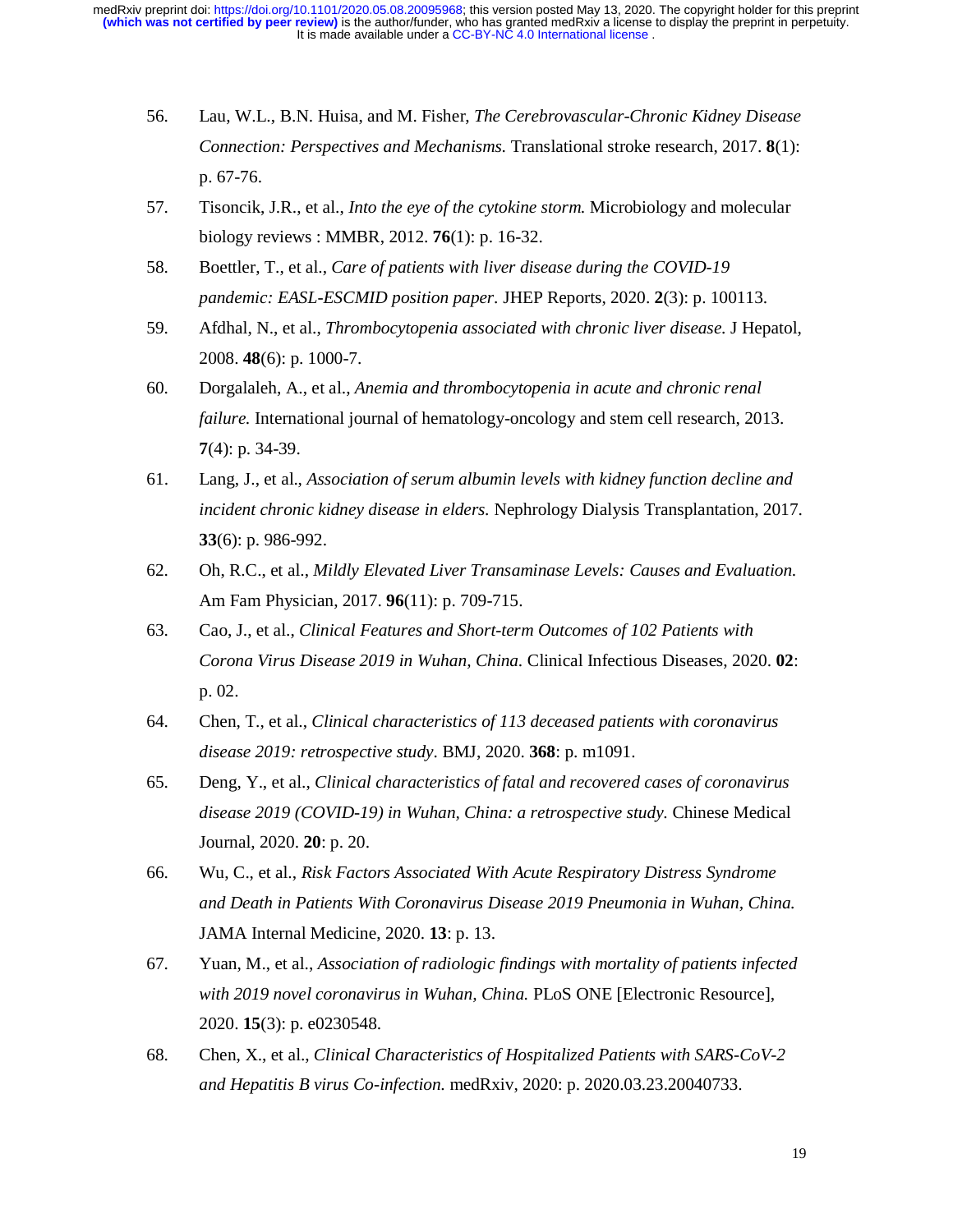- 69. Caramelo, F., N. Ferreira, and B. Oliveiros, *Estimation of risk factors for COVID-19 mortality - preliminary results.* medRxiv, 2020: p. 2020.02.24.20027268.
- 70. Ren, L.L., et al., *Identification of a novel coronavirus causing severe pneumonia in human: a descriptive study.* Chin Med J (Engl), 2020.
- 71. Govt., A., *COVID-19, Australia: Epidemiology Report 12: Reporting week* in *Communicable diseases intelligence*. 2020, Department of Health, Australian Government: Department of Health, Australian Government.
- 72. Du, R.-H., et al., *Predictors of Mortality for Patients with COVID-19 Pneumonia Caused by SARS-CoV-2: A Prospective Cohort Study.* European Respiratory Journal, 2020: p. 2000524.
- 73. Wang, L., et al., *Coronavirus disease 2019 in elderly patients: Characteristics and prognostic factors based on 4-week follow-up.* Journal of Infection, 2020.
- 74. Fu, L., et al., *Influence factors of death risk among COVID-19 patients in Wuhan, China: a hospital-based case-cohort study.* medRxiv, 2020: p. 2020.03.13.20035329.
- 75. Paranjpe, I., et al., *Clinical Characteristics of Hospitalized Covid-19 Patients in New York City.* medRxiv, 2020: p. 2020.04.19.20062117.
- 76. Cummings, M.J., et al., *Epidemiology, clinical course, and outcomes of critically ill adults with COVID-19 in New York City: a prospective cohort study.* medRxiv, 2020.
- 77. Guo, T.-M., et al., *Clinical Features Predicting Mortality Risk in Older Patients with COVID-19.* SSRN, 2020.
- 78. Zhu, Q., et al., *Dose-Response Association between Risk Factors and Incidence of COVID-19 in 325 Hospitalized Patients: A Multicenter Retrospective Cohort Study.* SSRN, 2020.
- 79. Yin, Y., et al., *Critically Ill Patients with COVID-19 in China: A Multicenter Retrospective Observational Study.* SSRN, 2020.
- 80. Sun, X., et al., *Characteristics of Patients with COVID-19 Pneumonia Admitted to the Intensive Care Unit and Predictors of Mortality in Wuhan, China: A Single-Centered Retrospective Cohort Study.* SSRN, 2020.
- 81. Luo, X.M., et al., *Characteristics of SARS-CoV-2 Infected Patients with Clinical Outcome During Epidemic Ongoing Outbreak in Wuhan, China.* SSRN, 2020.
- 82. Zhang, S., et al., *Short Term Outcomes and Risk Factors for Mortality in Patients with COVID-19 in Wuhan, China: A Retrospective Study.* SSRN, 2020.
- 83. Solís, P. and H. Carreňo, *COVID-19 Fatality and Comorbidity Risk Factors among Confirmed Patients in Mexico.* medRxiv, 2020: p. 2020.04.21.20074591.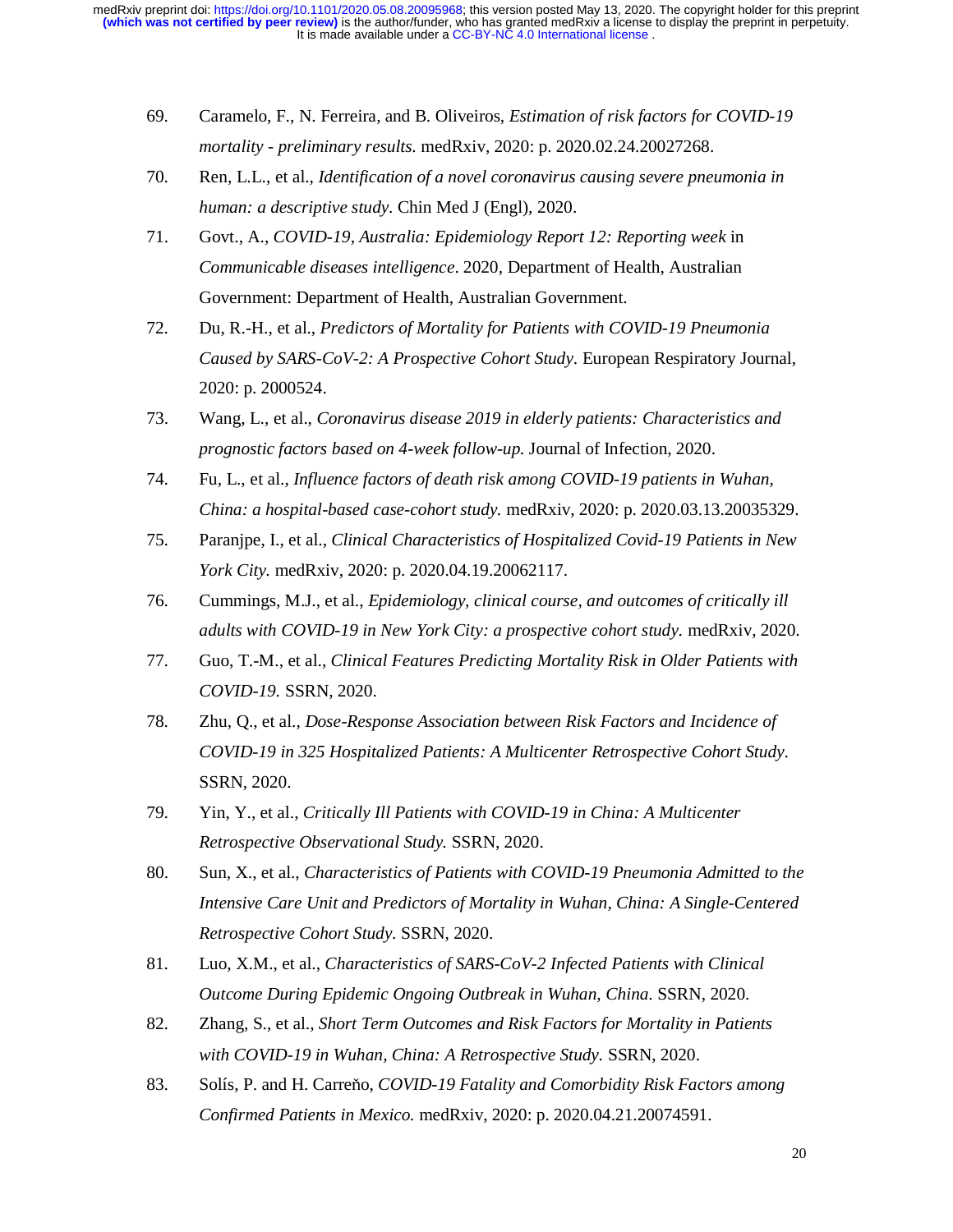- 84. Yao, Q., et al., *Retrospective study of risk factors for severe SARS-Cov-2 infections in hospitalized adult patients.* Pol Arch Intern Med, 2020.
- 85. Zangrillo, A., et al., *Characteristics, treatment, outcomes and cause of death of invasively ventilated patients with COVID-19 ARDS in Milan, Italy.* Crit Care Resusc, 2020.
- 86. Yan, Y., et al., *Clinical characteristics and outcomes of patients with severe covid-19 with diabetes.* BMJ Open Diabetes Research & Care, 2020. **8**(1): p. e001343.
- 87. Tedeschi, S., et al., *Clinical impact of renin-angiotensin system inhibitors on inhospital mortality of patients with hypertension hospitalized for COVID-19.* Clinical Infectious Diseases, 2020.
- 88. Nikpouraghdam, M., et al., *Epidemiological characteristics of coronavirus disease 2019 (COVID-19) patients in IRAN: A single center study.* Journal of Clinical Virology, 2020. **127**: p. 104378.
- 89. Benelli, G., et al., *SARS-COV-2 comorbidity network and outcome in hospitalized patients in Crema, Italy.* medRxiv, 2020: p. 2020.04.14.20053090.
- 90. Levy, T.J., et al., *Estimating Survival of Hospitalized COVID-19 Patients from Admission Information.* medRxiv, 2020: p. 2020.04.22.20075416.
- 91. Sneep, R., et al., *Early Epidemiological and Clinical Analysis of the First 200 Patients with COVID-19 Admitted via the Emergency Department in Kings College Hospital, London: A Retrospective Cohort Study.* SSRN, 2020.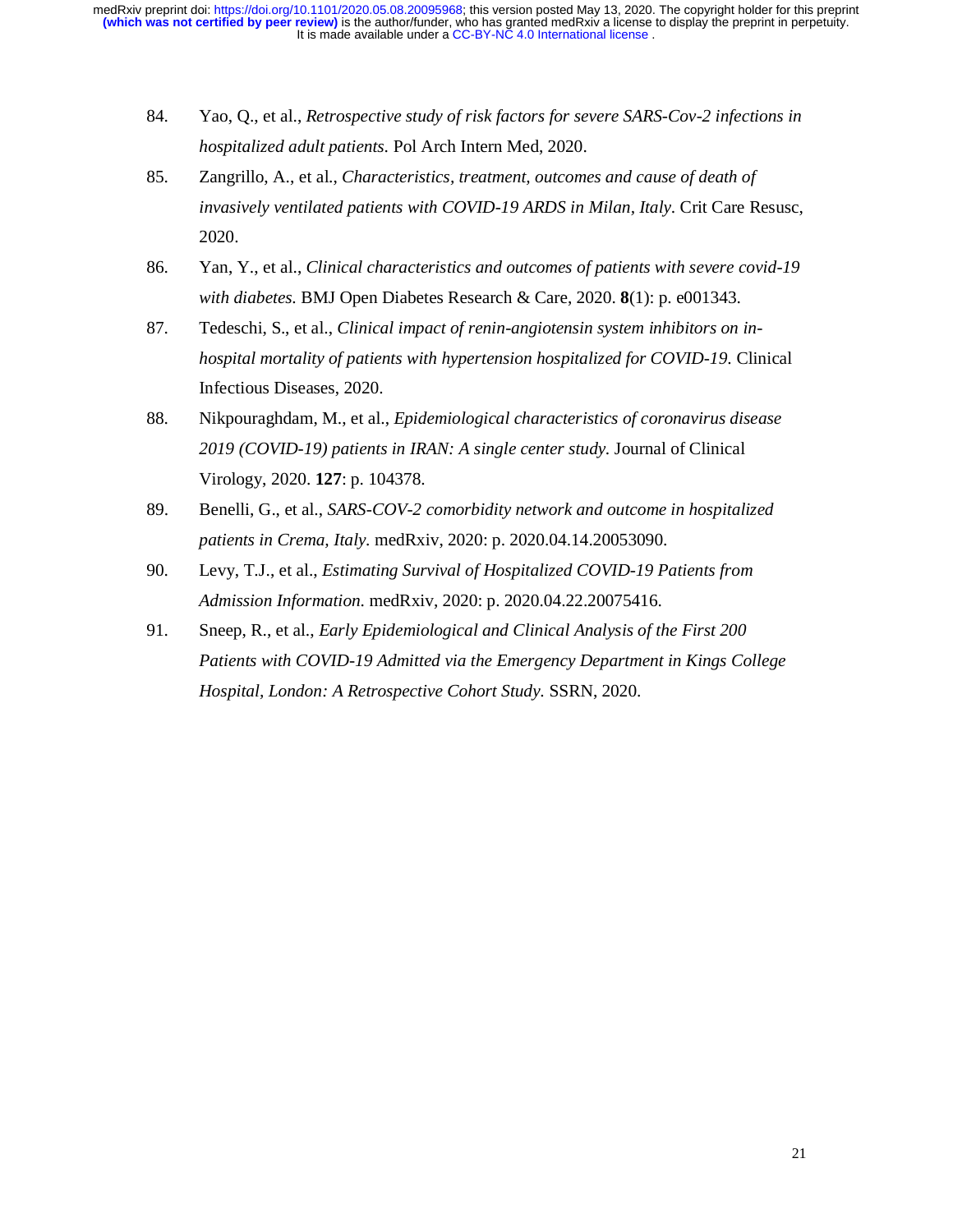| <b>SI</b>        | <b>Authors</b>                        | <b>Article type</b> | <b>Study</b><br>country | <b>Publication</b><br>date | <b>Study type</b> | <b>Total</b><br>Samp<br>le(n) | <b>Total</b><br>death<br>Sample,<br>$n\left(\frac{0}{0}\right)$ | Mean age<br>$(\pm SD, or$<br>confidence<br>interval) | Mean age<br>at death $(\pm$<br>SD, or<br>confidence<br>interval) | <b>Male</b><br>samp<br>le<br>(%) | Fema<br>le<br>samp<br>le<br>(%) | <b>Prevalence of</b><br>any forms of<br>pre-existing<br>morbidities<br>among COVID-<br>19 disease<br>patients <sup>a</sup> , $n$ (%) | <b>ICU</b><br>admission<br>following<br><b>COVID-</b><br>19 disease<br>b(%) |
|------------------|---------------------------------------|---------------------|-------------------------|----------------------------|-------------------|-------------------------------|-----------------------------------------------------------------|------------------------------------------------------|------------------------------------------------------------------|----------------------------------|---------------------------------|--------------------------------------------------------------------------------------------------------------------------------------|-----------------------------------------------------------------------------|
|                  | Studies included in the meta-analysis |                     |                         |                            |                   |                               |                                                                 |                                                      |                                                                  |                                  |                                 |                                                                                                                                      |                                                                             |
|                  | Guan et al. [8]                       | Peer reviewed       | China                   | 26 Mar 2020                | Retrospective     | 1590                          | 50(3.1)                                                         | $48.9 \pm 16.3$                                      |                                                                  | 57.3                             | 42.7                            | 399 (25.1)                                                                                                                           | 6.2                                                                         |
| $\overline{2}$   | Cao et al. [63]                       | Peer reviewed       | China                   | 2 Apr 2020                 | Prospective       | 102                           | 17(16.7)                                                        | $54(37-67)$                                          | $72(63-81)$                                                      | 52.0                             | 48.0                            | 47(46.1)                                                                                                                             | 17.6                                                                        |
| 3.               | Chen et al. [64]                      | Peer reviewed       | China                   | 31 Mar 2020                | Retrospective     | 274                           | 113(41.2)                                                       | $62(44-70)$                                          | 68 (62-77)                                                       | 62.0                             | 38.0                            | 133 (48.5)                                                                                                                           |                                                                             |
| $\overline{4}$ . | Deng et al. [65]                      | Peer reviewed       | China                   | 20 Mar 2020                | Retrospective     | 225                           | 109(48.4)                                                       | 54                                                   | $69(62-74)$                                                      | 55.1                             | 44.9                            | 127(56.4)                                                                                                                            | $\sim$                                                                      |
| 5.               | Yang et al. [10]                      | Peer reviewed       | China                   | 24 Feb 2020                | Retrospective     | 52                            | 32(61.5)                                                        | $59.7 \pm 13.3$                                      | $64.6 \pm 11.2$                                                  | 67.0                             | 33.0                            | 21(40.4)                                                                                                                             | iitabte<br>38.5                                                             |
| 6.               | Wu et al. [66]                        | Peer reviewed       | China                   | 13 Mar 2020                | Retrospective     | 201                           | 44(21.9)                                                        | $51(43-60)$                                          |                                                                  | 63.7                             | 36.3                            |                                                                                                                                      | 26.4                                                                        |
| 7.               | Chen et al. $\degree$ [20]            | Peer reviewed       | China                   | 11 Apr 2020                | Retrospective     | 55                            | 19(34.5)                                                        | 74                                                   | 77                                                               | 61.8                             | 38.2                            | 37(67.3)                                                                                                                             | underra                                                                     |
| 8                | Zhou et al. [21]                      | Peer reviewed       | China                   | 9 Mar 2020                 | Retrospective     | 191                           | 54(28.3)                                                        | 56 (46-67)                                           | 69 (63-76)                                                       | 62.0                             | 38.0                            | 91 (47.6)                                                                                                                            | 26.0                                                                        |
| 9                | Yuan et al. [67]                      | Peer reviewed       | China                   | 19 Mar 2020                | Retrospective     | $\overline{27}$               | 10(37.0)                                                        | $60(47-69)$                                          | 68 (63-73)                                                       | 45                               | $\overline{55}$                 | 13(48.1)                                                                                                                             |                                                                             |
| 10.              | Chen et al. [68]                      | Preprint            | China                   | 30 Mar 2020                | Retrospective     | 123                           | 5(4.1)                                                          | 51 (35-66)                                           |                                                                  | 40.7                             | 59.3                            | 15(12.2)                                                                                                                             |                                                                             |
| 11.              | Caramelo et al. $\frac{d}{d}$ [69]    | Preprint            | China                   | 25 Feb 2020                | Retrospective     |                               |                                                                 |                                                      |                                                                  | 51.4                             | 48.6                            |                                                                                                                                      |                                                                             |
| 12.              | Ren et al. <sup>e</sup> [70]          | Peer reviewed       | China                   | 11 Feb 2020                | Retrospective     | 5                             | 1(20.0)                                                         | 53.6                                                 | 61                                                               | 60.0                             | 40.0                            | 2(40.0)                                                                                                                              | 100                                                                         |
| 13.              | Australian Govt. <sup>f</sup> [71]    | Report              | Australia               | 5 Apr 2020                 | Retrospective     | 817                           | 69(5.3)                                                         | 59.5                                                 | 79 (74-84)                                                       |                                  | $\overline{a}$                  |                                                                                                                                      | 13                                                                          |
| 14.              | Shi et al. [41]                       | Peer reviewed       | China                   | 25 Mar 2020                | Retrospective     | 416                           | 57(13.7)                                                        | $64(21-95)$                                          |                                                                  | 49.3                             | 50.7                            |                                                                                                                                      |                                                                             |
| 15.              | Zhang et al. [11]                     | Peer reviewed       | China                   | 15 Apr 2020                | Retrospective     | 663                           | 25(3.8)                                                         | 56 (44-69)                                           | $67.1(61-78)$                                                    | 48.4                             | 51.6                            |                                                                                                                                      | 14.2                                                                        |
| 16.              | Du et al. [72]                        | Peer reviewed       | China                   | 8 Apr 2020                 | Prospective       | 179                           | 21(11.7)                                                        | $57.6 \pm 13.7$                                      | $70.2 \pm 7.7$                                                   | 54.2                             | 45.8                            |                                                                                                                                      |                                                                             |
| 17.              | Wang et al. <sup>c</sup> [73]         | Peer reviewed       | China                   | 15 Mar 2020                | Retrospective     | 339                           | 65(19.2)                                                        | $71\pm8$                                             | 76 (70-83)                                                       | 49.0                             | 51.0                            |                                                                                                                                      | 23.6                                                                        |
| 18.              | Fu et al. [74]                        | Preprint            | China                   | 16 Mar 2020                | Retrospective     | 200                           | 34(17.0)                                                        |                                                      |                                                                  | 49.5                             | 50.5                            | 161(80.5)                                                                                                                            | 25.5                                                                        |
| 19.              | Paranjpe et al. [75]                  | Preprint            | <b>USA</b>              | 26 Apr 2020                | Prospective       | 889                           | 310 (34.9)                                                      | $65(54-76)$                                          | $75(64-85)$                                                      | 70.5                             | $\overline{29.5}$               |                                                                                                                                      | 43.3                                                                        |
| 20.              | Cummings et al. <sup>e</sup><br>[76]  | Preprint            | <b>USA</b>              | 20 Apr 2020                | Prospective       | 257                           | 86 (33.5)                                                       | $62(51-72)$                                          |                                                                  | 66.1                             | 33.9                            |                                                                                                                                      | 100.0                                                                       |
| 21.              | Guo et al. <sup>c</sup> [77]          | Preprint            | China                   | 14 Apr 2020                | Retrospective     | 118                           | 51(43.2)                                                        | 71.6                                                 | $73.1 \pm 7.3$                                                   | 44.9                             | 55.1                            |                                                                                                                                      |                                                                             |
| 22.              | Zhu et al. [78]                       | Preprint            | China                   | 8 Apr 2020                 | Retrospective     | 325                           | 17(5.2)                                                         | $45(34-61)$                                          | $63(57-76)$                                                      | 42.2                             | 57.8                            | 69(21.2)                                                                                                                             | 18.5                                                                        |
| 23.              | Yin et al. $\degree$ [79]             | Preprint            | China                   | 7 Apr 2020                 | Retrospective     | 112                           | 52(46.4)                                                        | 66 (56-76)                                           | $70(62-78)$                                                      | 68.7                             | 31.3                            | 71(63.4)                                                                                                                             | 100.0                                                                       |
| 24.              | Sun et al. $\degree$ [80]             | Preprint            | China                   | 6 Apr 2020                 | Retrospective     | 69                            | 57(82.6)                                                        | 66 (59-73)                                           | 66 (62-77.5)                                                     | 67.0                             | 33.0                            | 40 (58)                                                                                                                              | 100.0                                                                       |
| 25.              | Luo et al. $[81]$                     | Preprint            | China                   | 24 Mar 2020                | Retrospective     | 403                           | 100(24.8)                                                       | 56 (39-68)                                           | 71 (65-80)                                                       | 47.9                             | 52.1                            | 175(43.4)                                                                                                                            | 50.9                                                                        |
| 26.              | Zhang et al. [82]                     | Preprint            | China                   | 23 Mar 2020                | Retrospective     | 315                           | 47 (14.9)                                                       | $57(44-66)$                                          | $66(61-72)$                                                      | 55.6                             | 44.4                            | 103(32.7)                                                                                                                            | 56.5                                                                        |

Table 1. Background characteristics of the selected studies and hospitalized sample (n = 36,398).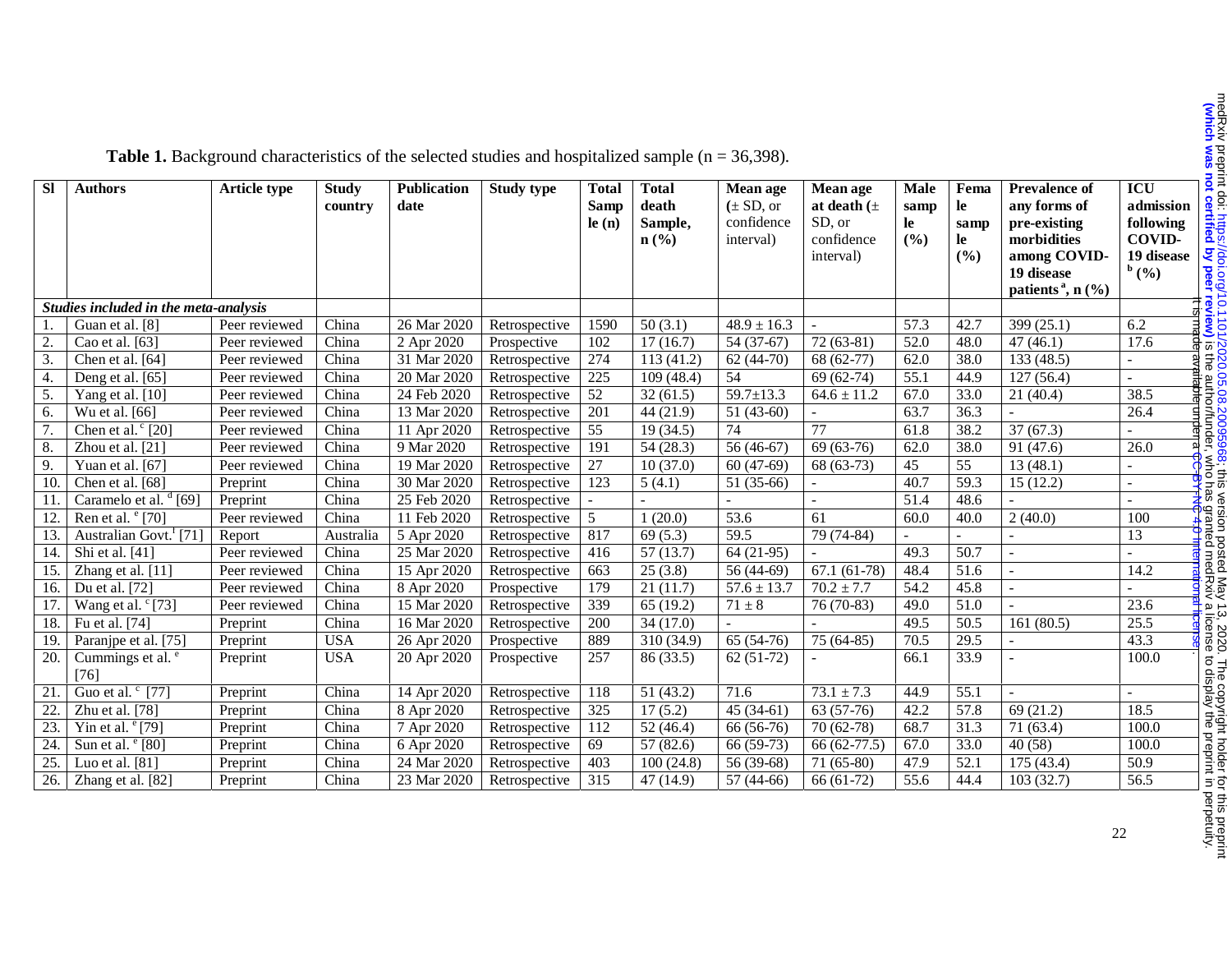| 27.             | Solis et al. [83]                                                                                                                                                                                               | Preprint                              | Mexico     | 25 Apr 2020 | $Cross-$<br>sectional | 7497  | 650         | 46                                  |                 | 57.9 | 42.1 | 3726 (49.7) |       |
|-----------------|-----------------------------------------------------------------------------------------------------------------------------------------------------------------------------------------------------------------|---------------------------------------|------------|-------------|-----------------------|-------|-------------|-------------------------------------|-----------------|------|------|-------------|-------|
| 28.             | Yao et al. [84]                                                                                                                                                                                                 | Peer reviewed                         | China      | 24 Apr 2020 | Retrospective         | 108   | 12(11.1)    | 52 (37-58)                          | $65(51-73.5)$   | 39.8 | 60.2 | 25(23.1)    | 15.7  |
| 29.             | Zangrillo et al. [85]                                                                                                                                                                                           | Peer reviewed                         | Italy      | 23 Apr 2020 | Prospective           | 73    | 17(23.3)    | $61(54-69)$                         |                 | 83.6 | 16.4 |             | 45.2  |
| 30.             | Yan et al. [86]                                                                                                                                                                                                 | Peer reviewed                         | China      | 06 Apr 2020 | Retrospective         | 193   | 108(56.0)   | 64 (49-73)                          | 70 (62-78)      | 59.1 | 40.9 | 94 (48.7)   | 47.7  |
| $\overline{31}$ | Tedeschi et al. [87]                                                                                                                                                                                            | Peer reviewed                         | Italy      | 27 Apr 2020 | Prospective           | 609   | 174(28.6)   | 68 (55-80)                          |                 | 68.0 | 32.0 |             |       |
| 32.             | Nikpouraghdam et al.<br>$[88]$                                                                                                                                                                                  | Peer reviewed                         | Iran       | 21 Apr 2020 | Retrospective         | 2878  | 239(8.3)    | $55.5 \square \pm \square 1$<br>5.2 | $65.4 \pm 13.7$ | 66.0 | 34.0 | 323 (10.9)  |       |
| 33.             | Benelli et al. [89]                                                                                                                                                                                             | Preprint                              | Italy      | 30 Apr 2020 | Retrospective         | 411   | 72(17.5)    | $66.8 \pm 16.4$                     | $81.1 \pm 7.5$  | 66.6 | 33.4 | 256(62.3)   | 6.8   |
| 34.             | Levy et al. [90]                                                                                                                                                                                                | Preprint                              | <b>USA</b> | 30 Apr 2020 | Retrospective         | 4933  | 1185 (24.0) |                                     |                 | 58.4 | 41.6 |             |       |
| 35.             | Sneep et al. [91]                                                                                                                                                                                               | Preprint                              | UK         | 29 Apr 2020 | Retrospective         | 200   | 28(14.0)    | $63.4 \pm 17.8$                     | $76 \pm 14$     | 57.5 | 42.5 |             | 11.0  |
| 36.             | Mehra et al. [9]                                                                                                                                                                                                | Peer reviewed                         | Asia,      | 01 May      | Prospective           | 8910  | 515(5.8)    | $48.7 \pm 16.6$                     | $55.8 \pm 15.1$ | 59.6 | 40.4 |             |       |
|                 |                                                                                                                                                                                                                 |                                       | Europe,    | 2020        |                       |       |             |                                     |                 |      |      |             |       |
|                 |                                                                                                                                                                                                                 |                                       | and        |             |                       |       |             |                                     |                 |      |      |             |       |
|                 |                                                                                                                                                                                                                 |                                       | North      |             |                       |       |             |                                     |                 |      |      |             |       |
|                 |                                                                                                                                                                                                                 |                                       | America    |             |                       |       |             |                                     |                 |      |      |             |       |
|                 | Studies included in the narrative review                                                                                                                                                                        |                                       |            |             |                       |       |             |                                     |                 |      |      |             |       |
| 37.             | Grasselli et al. <sup>b, e</sup> [33]                                                                                                                                                                           | Peer reviewed                         | Italy      | 6 Apr 2020  | Retrospective         | 1591  | 405(25.6)   | $63(56-70)$                         |                 | 82.0 | 18.0 | 1043(65.6)  | 100.0 |
| 38.             | Du et al. $\frac{8}{29}$                                                                                                                                                                                        | Peer reviewed                         | China      | 7 Apr 2020  | Prospective           | 109   | 109(100)    | $70.7 \pm 10.9$                     | $70.7 \pm 10.9$ | 67.9 | 32.1 | 85 (77.9)   | 46.8  |
| 39.             | Zhang et al. $[30]$                                                                                                                                                                                             | Preprint                              | China      | 27 Feb 2020 | Retrospective         | 82    | 82 (100)    | $72(65-80)$                         | $72.5(65-80)$   | 65.9 | 34.1 | 62(75.6)    | 17.1  |
| 40.             | Kim et al. $\frac{8}{31}$                                                                                                                                                                                       | Preprint                              | Korea      | 20 Apr 2020 | Retrospective         | 101   | 101(100)    | $76 \pm 10.3$                       | $76 \pm 10.3$   | 52.5 | 47.5 | 100(99.1)   | 84.2  |
| 41.             | Yao et al. $e, g$ [32]                                                                                                                                                                                          | Preprint                              | China      | 13 Mar 2020 | Retrospective         | 55    | 55 (100)    | $70.7 \pm 13.5$                     | $70.7 \pm 13.5$ | 67.0 | 33.0 | 43 (78)     | 100.0 |
| 42.             | Cheng et al. [34]                                                                                                                                                                                               | Peer reviewed                         | China      | 20 Mar 2020 | Prospective           | 701   | 113(16.1)   | $63(50-71)$                         |                 | 52.4 | 47.6 | 297(42.4)   | 10.4  |
|                 | <b>Total or average</b>                                                                                                                                                                                         |                                       |            |             |                       | 36398 | 5310 (14.6) | $60.5 \pm 8.0$                      | $69.9 \pm 5.6$  | 60.1 | 39.9 | 7558 (42.5) | 38.4  |
|                 | Note: Sample with missing value were excluded from percentage calculation; <sup>a</sup> Complete data available for 17794 patients, and missing sample had incomplete information or directly indicated         |                                       |            |             |                       |       |             |                                     |                 |      |      |             |       |
|                 | the likelihood of mortality or did not report people count with any forms of existing comorbidities; <sup>b</sup> Included only the patients in ICU or in critical condition with or without pre-existing       |                                       |            |             |                       |       |             |                                     |                 |      |      |             |       |
|                 | morbidities, and data was available for 10154 patients; c included only aged or elderly people as sample; d Not included in total calculation as the study was a secondary data analysis; c                     |                                       |            |             |                       |       |             |                                     |                 |      |      |             |       |
|                 | Included only the patients in ICU or in critical condition; <sup>†</sup> this study included only hospitalized patients. <sup>g</sup> Sample included only death patients; Study of Tedeschi et al [87] had all |                                       |            |             |                       |       |             |                                     |                 |      |      |             |       |
|                 |                                                                                                                                                                                                                 | patients more than one comorbidities. |            |             |                       |       |             |                                     |                 |      |      |             |       |
|                 |                                                                                                                                                                                                                 |                                       |            |             |                       |       |             |                                     |                 |      |      |             |       |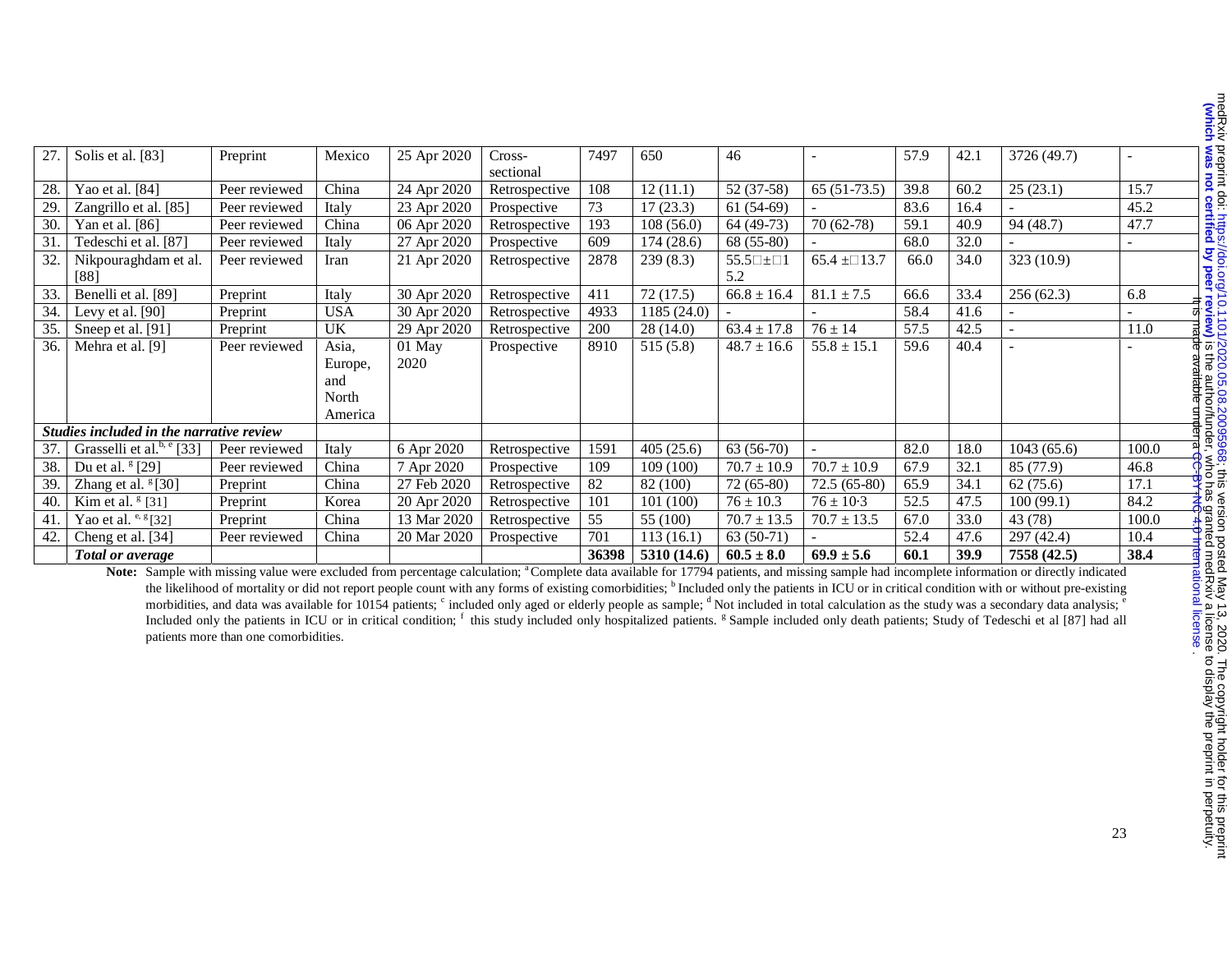| <b>Pre-existing morbidities</b>              | <b>Distribution of comorbidities</b> | (%)              |
|----------------------------------------------|--------------------------------------|------------------|
|                                              | for total patients                   |                  |
| Cardiovascular system disease                | 12760                                | 51.2             |
| Hypertension                                 | 9085                                 | 36.5             |
| Cardiovascular Disease <sup>a</sup>          | 2957                                 | 11.9             |
| Arrythmia                                    | 393                                  | 1.6              |
| Heart failure                                | 325                                  | 1.3              |
| <b>Immune and metabolic disorders</b>        | 5966                                 | 23.9             |
| <b>Diabetes</b>                              | 5478                                 | 22.0             |
| Immunosuppression                            | 406                                  | 1.6              |
| Autoimmune disease                           | 8                                    | 0.03             |
| Immunodeficiency                             | 3                                    | 0.01             |
| Metabolic disorder                           | $\overline{4}$                       | 0.02             |
| <b>Respiratory system diseases</b>           | 1975                                 | 7.9              |
| Chronic lung disease                         | 1010                                 | 4.1              |
| Chronic obstructive pulmonary disease (COPD) | 577                                  | 2.3              |
| Asthma                                       | 355                                  | $\overline{1.4}$ |
| Acute respiratory distress syndrome (ARDS)   | 11                                   | 0.04             |
| Chronic bronchitis                           | 10                                   | 0.04             |
| Tuberculosis                                 | 9                                    | 0.04             |
| Pulmonary emphysema                          | $\overline{3}$                       | 0.01             |
| Any types of cancer                          | 224                                  | $\overline{0.9}$ |
| Malignancy                                   | $\overline{33}$                      | 0.1              |
| Cancer                                       | 92                                   | 0.4              |
| Tumor                                        | 16                                   | 0.1              |
| Carcinoma                                    | $\overline{4}$                       | 0.02             |
| Cerebrovascular system diseases              | 198                                  | 0.8              |
| Cerebrovascular disease b                    | 189                                  | 0.8              |
| Peripheral vascular disease                  | 9                                    | 0.04             |
| <b>Renal system diseases</b>                 | 779                                  | 3.1              |
| Chronic kidney disease                       | 758                                  | $\overline{3.0}$ |
| Urinary disease                              | 21                                   | $\overline{0.1}$ |
| <b>Liver system diseases</b>                 | 2844                                 | 11.4             |
| Chronic liver disease                        | $\overline{45}$                      | $\overline{0.2}$ |
| Cirrhosis                                    | 25                                   | $\overline{0.1}$ |
| Fatty liver disease                          | 15                                   | 0.1              |
| <b>Hepatitis B</b>                           | 21                                   | $\overline{0.1}$ |
| Hyperlipidemia                               | 2732                                 | 11.0             |
| Inflammatory disease                         | 6                                    | 0.02             |
| <b>Gastrointestinal system diseases</b>      | 61                                   | 0.2              |
| Chronic digestive disorder                   | 21                                   | 0.1              |
| Gastrointestinal disease                     | $\overline{40}$                      | $\overline{0.2}$ |
| Others <sup>c</sup>                          | 109                                  | 0.4              |
| <b>Grand</b> total                           | 24916                                | 100.0            |

**Table 2.** Percentage distribution of comorbidities among patients reported in admission COVID-19 infection.

**Note:** Patients with more than one comorbidity were missing. Calculated in column percentage format; One study (Caramelo et al.) was excluded from prevalence calculation as the study had not reported frequency of comorbidities; Malnutrition and dementia was skipped from the analysis as we found only one patient (Yang et al.); <sup>a</sup> Included all types of cardiovascular diseases like coronary heart diseases or artery disease; <sup>b</sup> Included Cerebral infarction; c anemia, bowel disease, tissue disease, etc.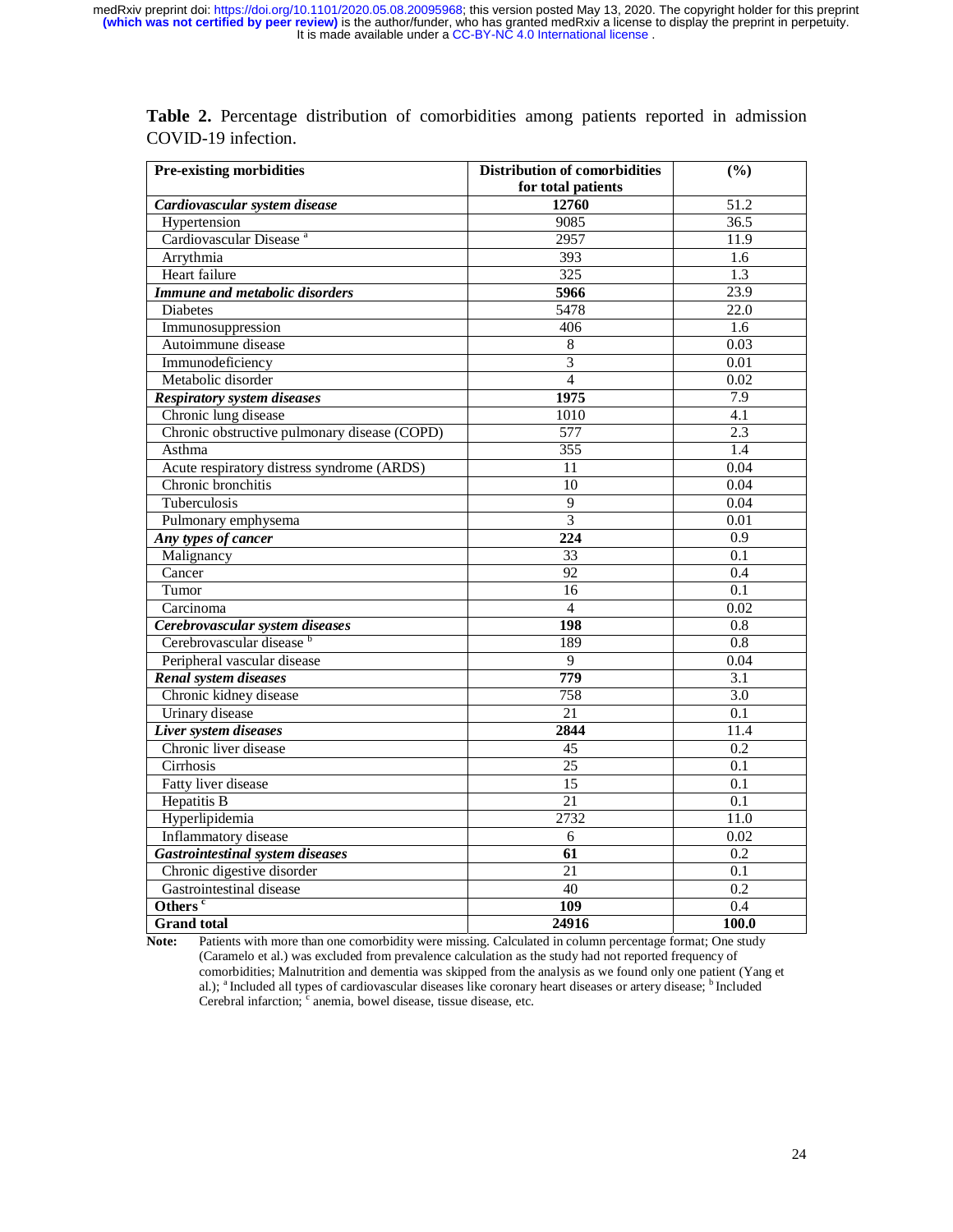| <b>Characteristics</b>           | <b>Number</b><br><b>Number of times</b> |                    | <b>Summary estimates</b>          |                      | <b>Egger</b> bias | Trim and Fill estimates <sup>a</sup> |                     |  |
|----------------------------------|-----------------------------------------|--------------------|-----------------------------------|----------------------|-------------------|--------------------------------------|---------------------|--|
|                                  | of studies                              | morbidity reported | <b>OR (95% CI)</b>                | <b>Heterogeneity</b> | test p-value      | <b>Missing studies</b>               | <b>OR (95% CI)</b>  |  |
|                                  |                                         |                    |                                   | Index $(I^2)$        |                   | no.                                  |                     |  |
| Cardiovascular system diseases   | 33                                      | 64                 | 3.32 $(2.79-3.95)^{b}$            | 83.8%                | 0.001             | 13                                   | $2.82(2.38-3.34)$   |  |
| Immune and metabolic disorders   | 31                                      | 38                 | $2.39(2.00-2.85)^{b}$             | 64.5%                | 0.019             | 6                                    | $2.14(1.78-2.57)$   |  |
| Respiratory system diseases      | 28                                      | 33                 | $2.02$ (1.80-2.26) <sup>c</sup>   | 71.2%                | 0.031             | 3                                    | $2.36(1.79-3.11)$   |  |
| Any types of cancer              | 20                                      | 20                 | $2.22$ (1.63-3.03) <sup>c</sup>   | 67.7%                | 0.891             | $\theta$                             | $2.22(1.63-3.03)$   |  |
| Cerebrovascular system diseases  | 15                                      | 16                 | 4.12 $(3.04 - 5.58)^c$            | 25.7%                | 0.048             | $\overline{2}$                       | $3.94(2.92 - 5.31)$ |  |
| Renal system diseases            | 21                                      | 21                 | $3.02$ (2.60-3.51) $\degree$      | 56.0%                | 0.024             | $\overline{4}$                       | $2.86(2.47-3.32)$   |  |
| Liver system diseases            | 14                                      | 17                 | 1.44 $(1.21 - 1.71)$ <sup>c</sup> | $0.0\%$              | 0.001             | 6                                    | $1.38(1.16-1.63)$   |  |
| Gastrointestinal system diseases | 5                                       |                    | 1.33 $(0.56-3.19)$ <sup>c</sup>   | $0.0\%$              | 0.170             | $\overline{0}$                       | $1.33(0.56-3.19)$   |  |

**Table 3.** Summary effects of type of morbidity categories on death among patients infected with COVID-19 disease, publication bias, and Trim

and Fill estimates

**Note:** Person survived from COVID-19 infection is considered as reference category; CI, confidence interval; OR, odds ratio.

<sup>a</sup> The trim-and-fill method simulates studies that are likely to be missing from the literature due to publication or other forms of bias. The trim-and-fill OR estimates what the pooled OR would be if these missing studies were included in the analysis; <sup>b</sup> Summary estimates were based on fixed-effects methods; <sup>c</sup> Summary estimates were based on random-effects methods.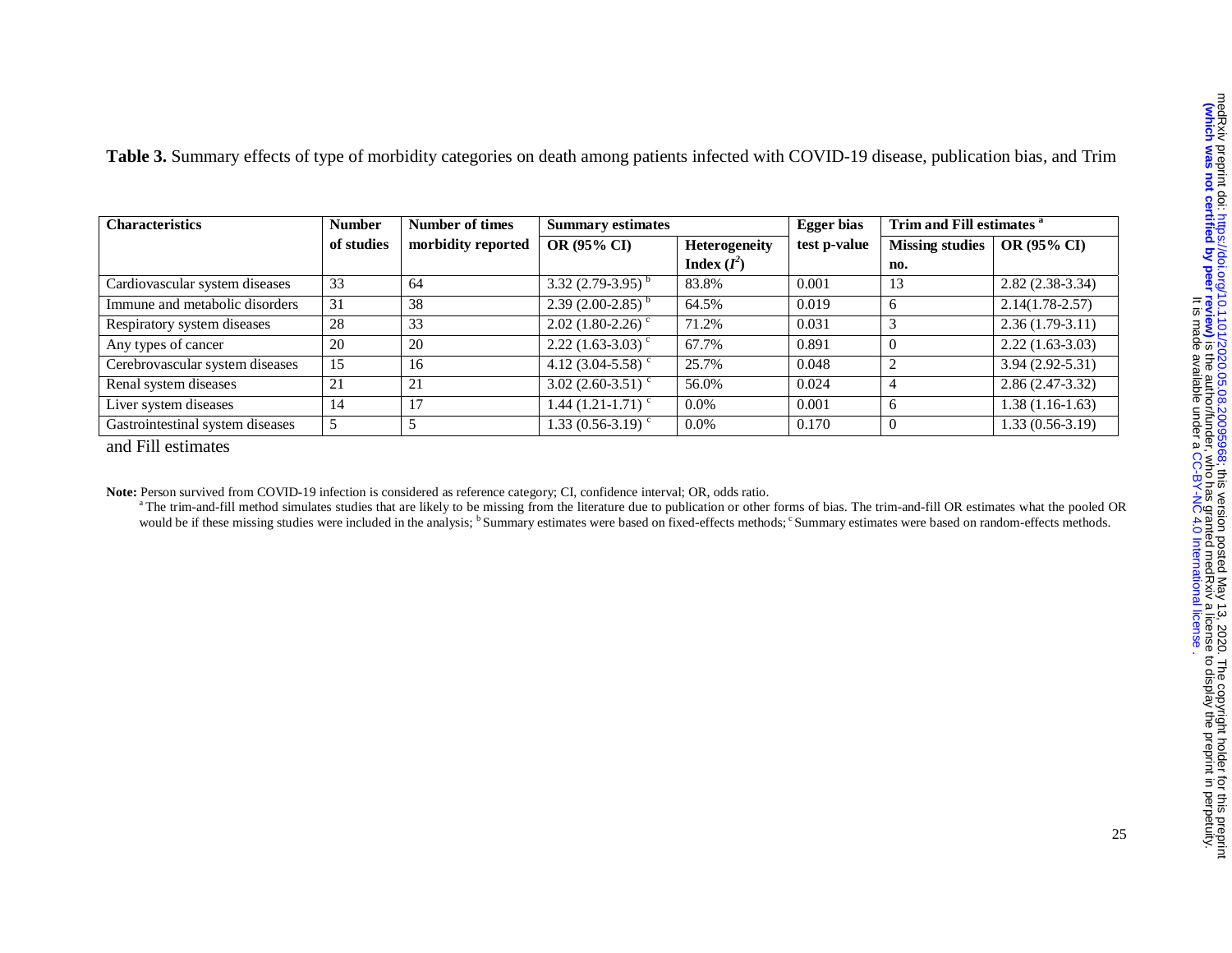| <b>Characteristics</b>          | Pooled OR (95% CI)           | P             |                 |  |  |  |
|---------------------------------|------------------------------|---------------|-----------------|--|--|--|
|                                 |                              | Heterogeneity | Meta-regression |  |  |  |
| <b>Type of diseases</b>         |                              |               |                 |  |  |  |
| Cardiovascular diseases         | $3.35(2.53-4.42)$            | $\sqrt{0.01}$ | 0.95            |  |  |  |
| Hypertension                    | $3.28(2.53-4.24)$            | < 0.01        |                 |  |  |  |
| Heart failure                   | $3.98(2.96-5.34)$            | 0.348         |                 |  |  |  |
| Arrythmia                       | $3.00(1.96-4.57)$            | 0.192         |                 |  |  |  |
| <b>Study country</b>            |                              |               |                 |  |  |  |
| Australia                       | $3.68(2.06-6.57)^{++}$       | <b>NA</b>     | $0.01$          |  |  |  |
| Italy                           | 3.95 (2.82-5.54)             | 0.239         |                 |  |  |  |
| China                           | $4.36(3.40-5.58)$            | $\sqrt{0.01}$ |                 |  |  |  |
| <b>United State of America</b>  | $2.74(2.00-3.75)$            | < 0.01        |                 |  |  |  |
| Asia, Europe, and North America | $1.98(1.16-3.38)$            | < 0.01        |                 |  |  |  |
| Iran                            | $\overline{1.75(0.95-3.22)}$ | 0.685         |                 |  |  |  |
| $\overline{UK}$                 | $2.73(1.17-6.35)^{++}$       | NA            |                 |  |  |  |
| Mexico                          | $1.12(0.71-1.75)$            | < 0.05        |                 |  |  |  |
| <b>Study design</b>             |                              |               |                 |  |  |  |
| Cross-sectional                 | $3.79(2.86-5.03)$            | $\sqrt{0.01}$ | < 0.05          |  |  |  |
| Prospective cohort              | $3.15(2.25-4.41)$            | < 0.01        |                 |  |  |  |
| Retrospective cohort            | $1.82(0.71-1.75)$            | < 0.05        |                 |  |  |  |
| <b>Adjustment factor</b>        |                              |               |                 |  |  |  |
| Unadjusted                      | $3.94(3.24 - 4.80)$          | $\sqrt{0.01}$ | < 0.05          |  |  |  |
| Adjusted                        | $1.81(1.30-2.53)$            | < 0.01        |                 |  |  |  |
| Sample size                     |                              |               |                 |  |  |  |
| >1134                           | $2.19(1.59-3.02)$            | < 0.01        | < 0.01          |  |  |  |
| $\overline{$ 1134               | $3.78(3.14 - 4.56)$          | < 0.01        |                 |  |  |  |
| Mean age of total sample        |                              |               |                 |  |  |  |
| $\leq 60$                       | 3.70 (2.70-5.07)             | < 0.01        | 0.593           |  |  |  |
| $>60$                           | $3.14(2.60-3.80)$            | $\sqrt{0.01}$ |                 |  |  |  |
| Mean age of death sample        |                              |               |                 |  |  |  |
| $\leq 69$                       | $4.39(3.05-6.32)$            | < 0.01        | 0.100           |  |  |  |
| $>69$                           | $3.00(2.46-3.66)$            | < 0.01        |                 |  |  |  |

I

**Table 4.** Stratified analysis of the likelihood of death among patients with cardiovascular system diseases infected with COVID-19 diseases